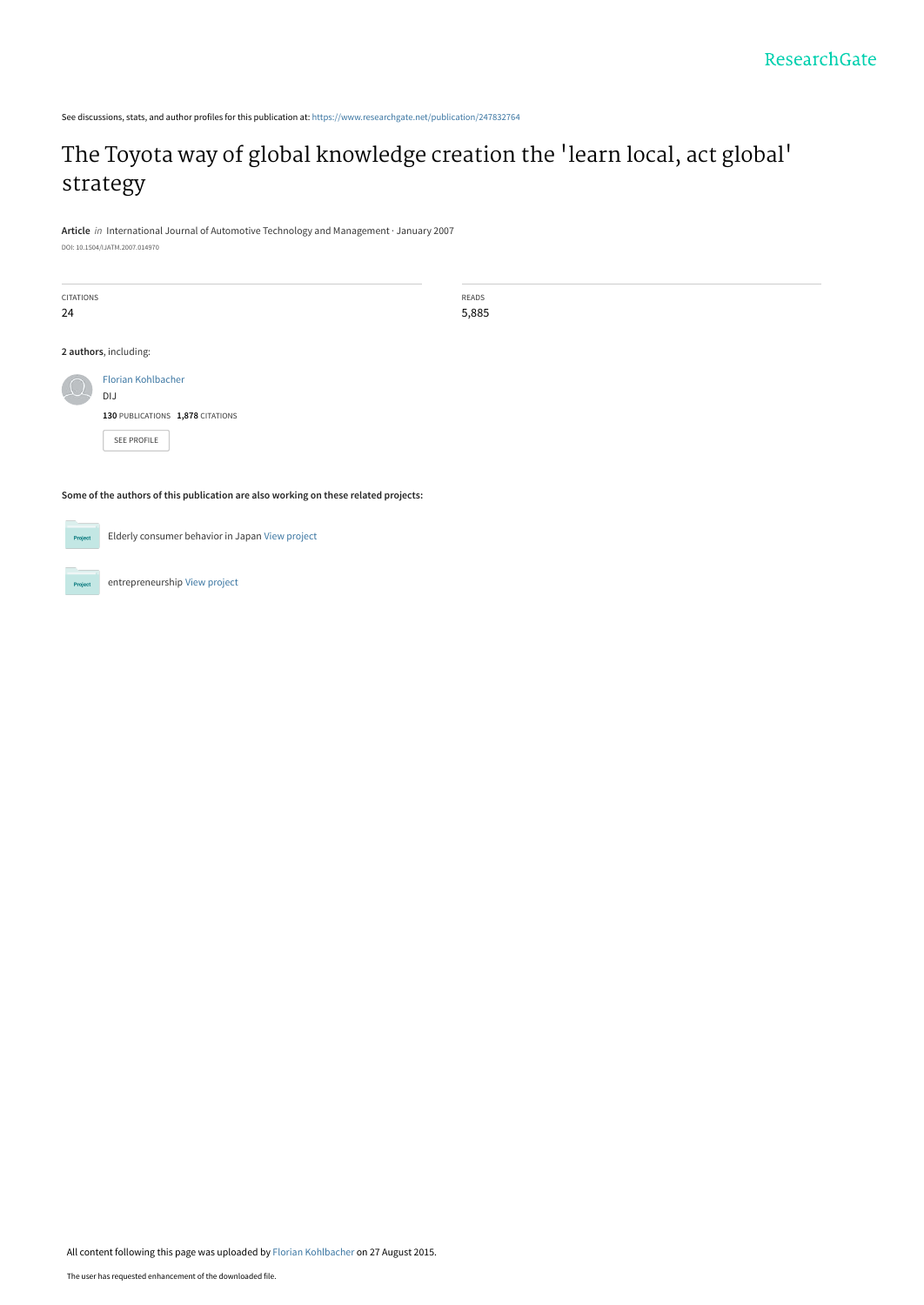## **The Toyota way of global knowledge creation the 'learn local, act global' strategy**

## Kazuo Ichijo

IMD, Chemin de Bellerive 23, CH-1001 Lausanne, Switzerland E-mail: kazuo.ichijo@imd.ch

## Florian Kohlbacher\*

German Institute for Japanese Studies, Jochi Kioizaka Bldg. 2F, 7-1 Kioicho, Chiyoda-ku, Tokyo 102-0094, Japan E-mail: kohlbacher@dijtokyo.org \*Corresponding author

**Abstract:** This paper presents insights from two case studies of Toyota Motor Corporation and its way of strategic global knowledge creation. We will show how Toyota's knowledge creation has moved from merely transferring knowledge from Japan to subsidiaries abroad to a focus of creating knowledge in foreign markets by local staff. Toyota's new strategy of 'learn local, act global' for international business development proved successful for tapping rich local knowledge bases, thus ensuring competitive edge. In fact, this strategy finally turned Toyota from simply being a global projector to a truly metanational company.

**Keywords:** automotive industry; emerging economies; international joint venture; knowledge management; organisational learning.

**Reference** to this paper should be made as follows: Ichijo, K. and Kohlbacher, F. (2007) 'The Toyota way of global knowledge creation the 'learn local, act global' strategy', *Int. J. Automotive Technology and Management*, Vol. 7, Nos. 2/3, pp.116–134.

**Biographical notes:** Kazuo Ichijo is a Professor at the Graduate School of International Corporate Strategy at Hitotsubashi University in Tokyo. He also is a Professor of Organisational Behaviour and Management at IMD, International Institute for Management Development in Lausanne, Switzerland. With co-authors Georg von Krogh and Ikujiro Nonaka, he wrote *Enabling Knowledge Creation: How to Unlock the Mystery of Tacit Knowledge and Release the Power of Innovation*, published by Oxford University Press.

Florian Kohlbacher is a research fellow at the German Institute for Japanese Studies in Tokyo. From April 2005 to March 2007 he was a visiting researcher at Hitotsubashi University, Tokyo, where he conducted research in the fields of knowledge management, international business and marketing.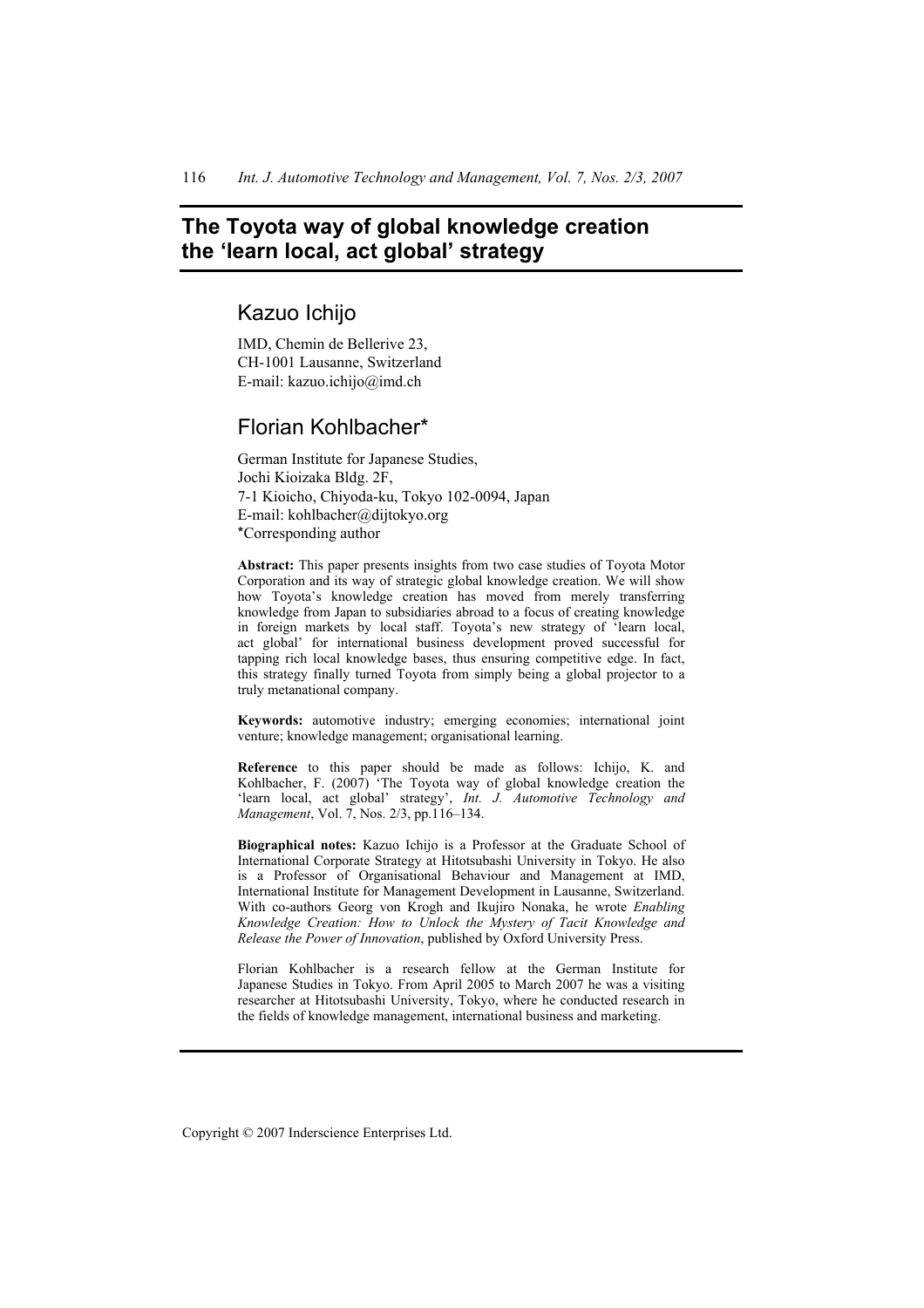## **1 Introduction**

In 2003, Toyota Motor Corporation's profits exceeded the combined earnings of its three largest competitors (Dyer and Hatch, 2004; Liker, 2004; Spear, 2004). Its announcement in December 2005 that it planned to make 9.06 million cars worldwide in 2006 is an ambitious goal that could help Toyota surpass General Motors (GM) and become the largest carmaker in the world. In fact, the Toyota Motor Corporation has built a strong reputation for the high quality, durability and reliability of its cars, and these are only some of the reasons for its outstanding global success. As a result, research and academic writing on Toyota are proliferating (e.g., Dyer and Nobeoka, 2000; Liker, 2004; Sobek et al., 1999; Spear and Bowen, 1999; Womack et al., 1991, to name just a few), and Toyota frequently serves as a role model for both academics and business practitioners. Indeed, the teachings of the so-called 'Toyota way' and the legendary Toyota Production System (TPS) – together with its popularised versions lean management and lean manufacturing – have not only been applied to manufacturing and production but also to other areas as far as healthcare, postal services and the service industry in general (Liker, 2004; Spear, 2004, 2005; Womack and Jones, 1996, 2005).

Yet, with few exceptions (e.g., Dyer and Hatch, 2004; Dyer and Nobeoka, 2000; Dyer and Ouchi, 1993; Evans and Wolf, 2005; Liker, 2004; Liker and Choi, 2004), the mainstream of the Toyota literature has hardly touched the fundamental issues of knowledge sharing or organisational learning as key drivers behind Toyota's remarkable success. Especially regarding the process of knowledge creation at Toyota, the extant literature is surprisingly silent. However, Ichijo and Nonaka are surely correct when they note that

"the success of a company in the 21st century will be determined by the extent to which its leaders can develop intellectual capital through knowledge creation and sharing on a global basis," (Ichijo and Nonaka, 2006)

as knowledge constitutes a competitive advantage in this age. Therefore, this paper aims at contributing to close this disconcerting gap by presenting and discussing cases of a recent innovation project and an International Joint Venture (IJV), which reveal Toyota's strength and ability at creating and leveraging knowledge both locally and globally. The purpose is to highlight Toyota's strategic way of global knowledge creation, and our analysis will therefore focus on the macro-level.

## **2 Theoretical background**

#### *2.1 Knowledge Management (KM) and knowledge creation*

Knowledge Management (KM) seems to have become a ubiquitous phenomenon both in the academic and in the corporate world. In fact, it has turned into one of the most prominent and widely discussed management concepts of the post-modern era. Publications on KM are legion, and business practitioners do not fail to stress its importance for the competitiveness of their corporations. Emerging from Japan, Ikujiro Nonaka's publications and his theory of knowledge creation (e.g., Nonaka, 1994; Nonaka and Takeuchi, 1995) have drawn the attention to Japanese firms as knowledge-creating companies, a feature that supposedly has helped them to create the dynamics of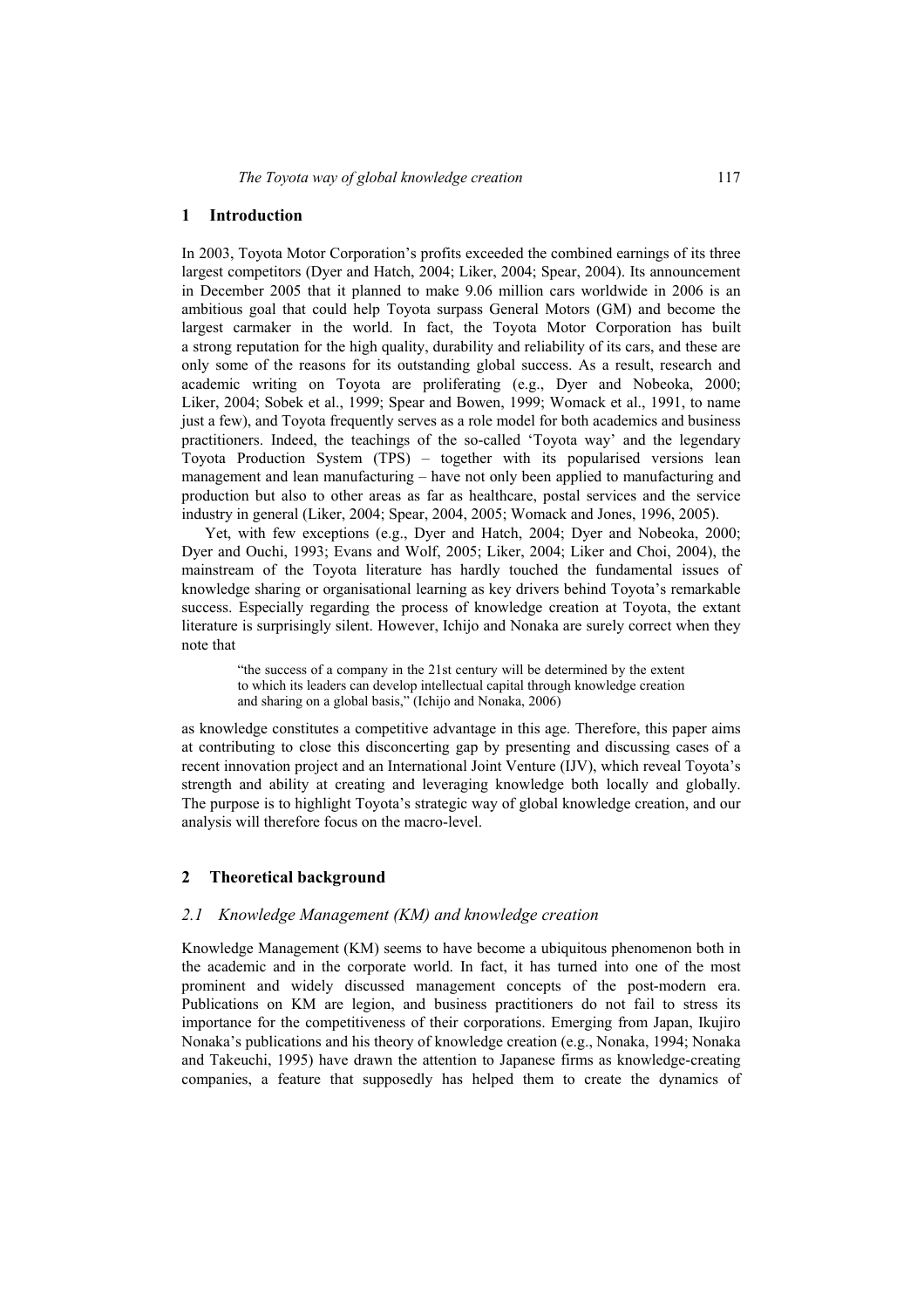innovation and to become world leaders in the automotive and electronics industries, among others, in the 1980s and the beginning of the 1990s. The difference, it was argued, between Japanese and Western firms, lies in the focus on tacit knowledge of the former and explicit knowledge of the latter (Hedlund and Nonaka, 1993; Nonaka and Takeuchi, 1995), and this Japanese firms' particular ability to create knowledge has also been received and acknowledged by Western scholars. Note that by organisational knowledge creation, Nonaka and Takeuchi mean

"the capability of a company as a whole to create new knowledge, disseminate it throughout the organisation, and embody it in products, services, and systems." (Nonaka and Takeuchi, 1995, p.3)

#### *2.2 Knowledge creation and strategy*

According to Porter (1991), the reason why firms succeed or fail is a central question in strategy. As for Japanese firms, it is often argued that differences in operational effectiveness – instead of the development of distinct strategic positions – were at the heart of the Japanese challenge to Western companies in the 1980s, since they were so far ahead of rivals in operational effectiveness that they could offer lower cost and superior quality at the same time (Porter, 1996; Porter et al., 2000). Indeed, the unique Toyota Production System (TPS) could be seen as a good example of operational effectiveness in action. Nevertheless, while TPS and the resulting operational effectiveness make up a competitive advantage for Toyota, it is important to note that this is certainly not the only essential determinant of the firm's success, but just one – albeit important – element of the Toyota way (Liker, 2004). In the end, it is only the combination and dynamic interaction of all the elements of the Toyota way that result in sustainable competitive advantage for Toyota. As a matter of fact, knowledge sharing and organisational learning play a crucial role in fostering and harnessing the power of the unique Toyota way.

During the last decade, knowledge has been identified as a crucial strategic resource and asset (Earl, 1997; Lyles and Schwenk, 1992; Probst et al., 1998), KM and transfer have been analysed within strategic frameworks (Szulanski, 1996, 2003; von Krogh et al., 2001) and strategies for knowledge creation and management have been set forth (Hansen et al., 1999; Teece, 2000; Un and Cuervo-Cazurra, 2004; Zack, 1999). Put in a nutshell: "Creating knowledge […] has now become a core element of business strategy" (Ichijo, 2006b). As such, KM has become a dominant area in strategic management, and it has increasingly been adapted to the global context. Indeed, the capability of Multinational Corporations (MNCs) to create and efficiently transfer and combine knowledge from different locations around the world is becoming more and more important as a determinant of competitive advantage and has become critical to their success and survival (cf. e.g., Asakawa and Lehrer, 2003; Bartlett and Ghoshal, 2002; Doz et al., 2001; Gupta and Govindarajan, 2000; Schulz and Jobe, 2001). Nonaka (1990, p.82) terms the cross-border synergistic process of joint knowledge creation as 'global knowledge creation' and sees it as the key process of globalisation. Here again:

"Tacit knowledge, embodied in individual, group and organisational routines, is of critical strategic importance because, unlike explicit knowledge, it is both inimitable and appropriable." (Al-Laham and Amburgey, 2005, p.251; cf. also Spender, 1996a)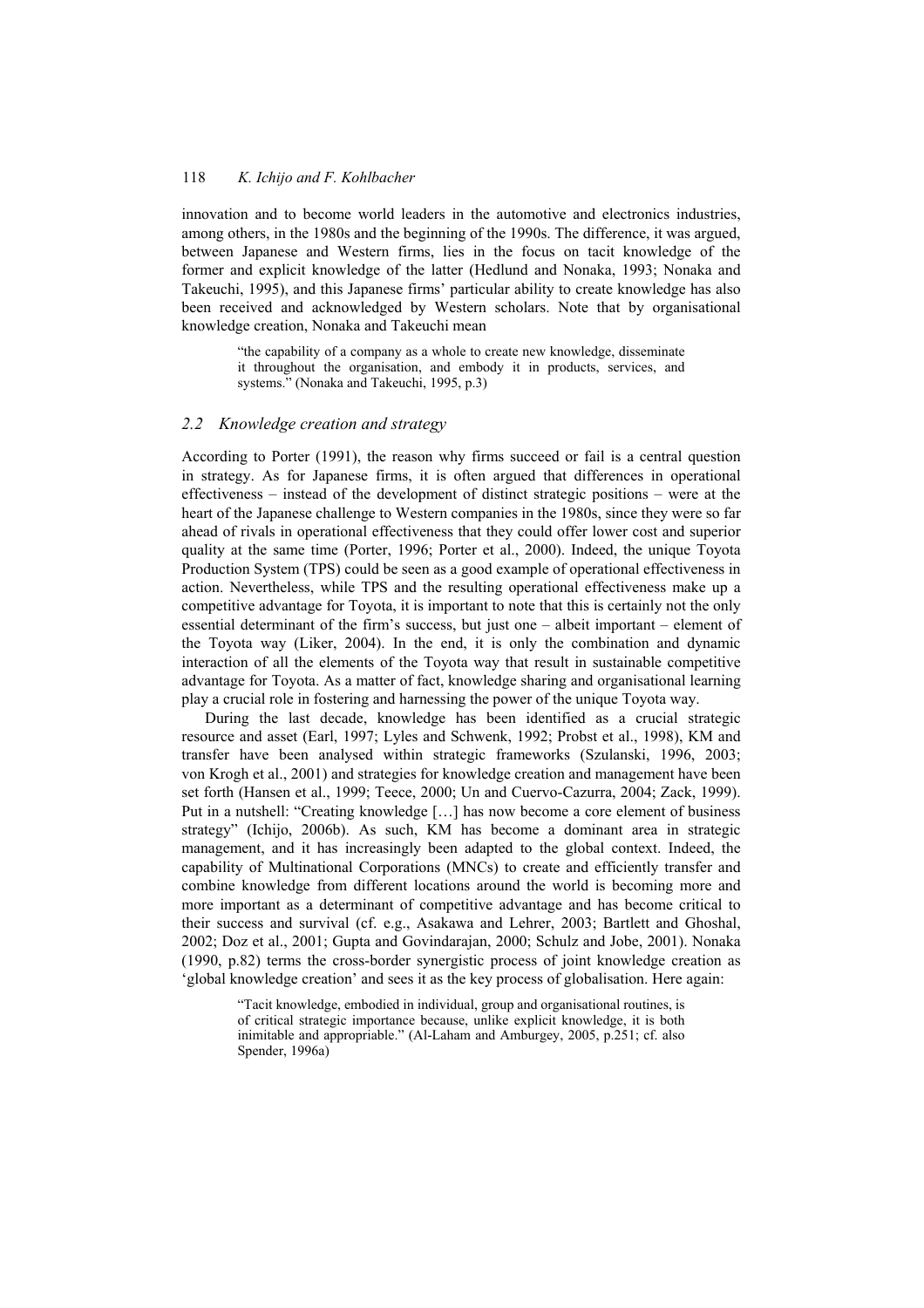## *2.3 Strategies for knowledge creation and transfer in the Japanese automotive industry*

According to Ahmadjian (2004, p.227): "Knowledge creation occurs not only within firms, but also through relationships between firms". In fact, notably the strong supplier networks in Japan – and here again especially the ones in the automotive, but also the electronics sector – have frequently been put forth in this context (cf. e.g., Ahmadjian and Lincoln, 2001; Cusumano and Takeishi, 1991; Dyer, 1996a, 1996b; Dyer and Chu, 2003; Dyer and Hatch, 2004; Dyer and Nobeoka, 2000; Dyer and Ouchi, 1993; Evans and Wolf, 2005; Kotabe et al., 2003; Liker, 2004; Liker and Choi, 2004; Lincoln et al., 1998; Takeishi, 2001, 2002). According to Cusumano and Takeishi:

"Supplier relations and management are crucial areas for any firm that subcontracts portions of components design and production because of the dependence this creates on the skills of outside organisations." (Cusumano and Takeishi, 1991, p.563)

These networks or strong relationships between firms in Japan have frequently been termed and analysed as the so-called *keiretsu* (conglomerates), described as "the webs of relations that envelop many Japanese companies" (Lincoln et al*.*, 1996, p.67) or as "clusters of interlinked Japanese firms and the specific ties that bind them" and their "long-term, personal and reciprocal character" (Lincoln et al*.*, 1992, p.561). Furthermore, "the openness and richness of networks are believed to foster a fertile environment for the creation of entirely new knowledge" (Lincoln et al., 1998, p.241). In the automotive sector, for example, this *keiretsu* structuring of supplier relations

"historically enabled Japanese auto assemblers to remain lean and flexible while enjoying a level of control over supply akin to that of vertical integration,"

and

"high trust, long-term cooperation between assemblers and their suppliers has made possible reductions in new model development time in the Japanese auto industry." (Ahmadjian and Lincoln, 2001, p.683)

According to Lincoln et al.:

"*Keiretsu*-style interorganisational relations foster knowledge creation and transfer by enabling one company to gain an intimate familiarity with one or more others." (Lincoln et al., 1998, p.243, original emphasis)

Dyer and Nobeoka confirm this phenomenon for the automotive industry stating that

"[…] Toyota and other leading Japanese automakers (notably Honda) have developed bilateral and multilateral knowledge-sharing routines with suppliers that result in superior interorganisational or network-level learning." (Dyer and Nobeoka, 2000, p.346)

This seems to be consistent with Fujimoto's (1999) view that Toyota's competitive edge comes in part from its ability to work with a set of independent suppliers to create knowledge.

Furthermore, the benefits of cross-border alliances, foreign partnerships, and Joint Ventures  $(JVs)$  – even between competitors – have frequently been discussed in the extant literature (cf. e.g., Dhanaraj et al., 2004; Inkpen, 2000; Inkpen and Currall, 2004; Inkpen and Tsang, 2005; Lane et al., 2001; Steensma et al., 2005), often also with a focus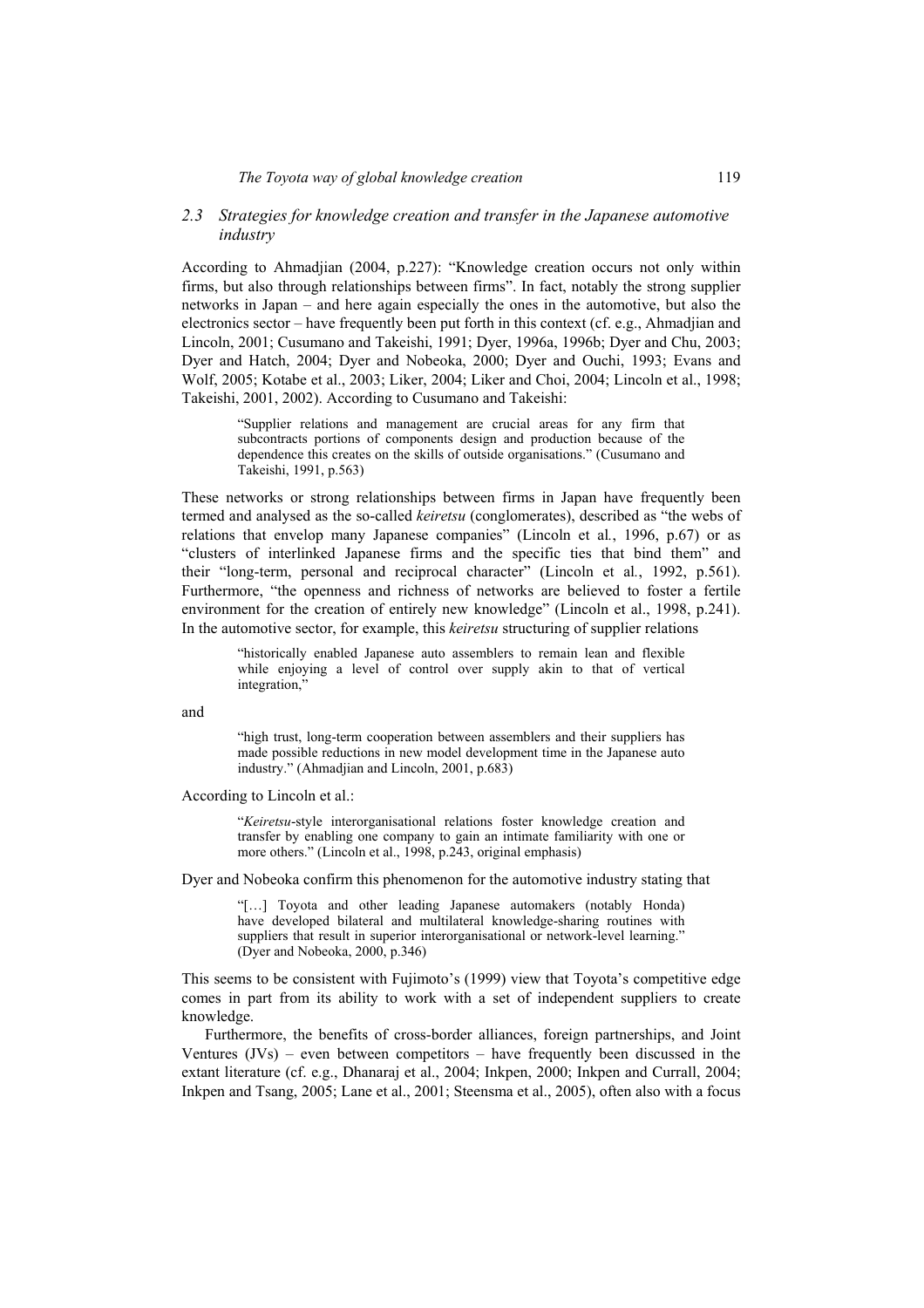on (inter-)organisational learning and knowledge creation through these collaborations. IJVs are viewed as effective conduits that enable MNCs to exploit their knowledge in multiple markets (Dhanaraj et al., 2004), and learning – together with trust and control – has become one of the most important and studied concepts in the alliance and JV literatures (Inkpen and Currall, 2004). Indeed,

> "since not all critical knowledge resides inside firm boundaries, firms have to tap into external resources of knowledge to develop competitive advantage." (Al-Laham and Amburgey, 2005, p.251)

Obviously, IJVs and other kinds of alliances are a case in point here as they have often been considered a central source of new knowledge (Gulati et al., 2000; Hamel, 1991; Khanna et al., 1998; Lyles, 1994), and access to the capabilities of the partners has been emphasised as a central motive for such 'learning alliances' (Badaracco, 1991; Child et al., 2005; Lane et al., 2001; Mowery et al., 1996).

In the automotive industry, the JV between Toyota and General Motors (GM) – New United Motor Manufacturing, NUMMI – has already become legendary and has repeatedly been discussed (cf. e.g., Badaracco, 1991; Inkpen, 2005). Ahmadjian and Lincoln (2001, p.684) mention that research on interfirm alliances has blossomed over the last decade, with there being "an intellectual tension between two dominant approaches to alliance – governance and learning". This paper focuses on the organisational learning and knowledge creation approach.

### **3 Research methodology**

According to Spender (1996b, p.72): "The objective of positivist research is the development of a coherent abstract representation of the world out there", while the focus of interpretive research is "on the ways in which we attach meaning to our experience". Cassell and Symon (1994) contend that qualitative methods are more appropriate than quantitative methods to research questions focusing on organisational processes, as well as outcomes. One reason for this is that quantitative studies focus on the measurement and analysis of causal relationships between variables, not processes. Many scholars distinguish between explicit and tacit knowledge, and Nonaka and Takeuchi's (1995) spiral of knowledge illustrates the process of creating knowledge in organisations through the interaction between tacit and explicit knowledge. Spender (1996b) emphasises the contrast between research methods appropriate to explicit types of knowledge and those appropriate to implicit types, which according to him is also the contrast between the positivist and interpretive methods. Therefore, in order to analyse the process of knowledge creation – focusing on tacit knowledge – at Toyota Motor Corporation, we primarily chose a qualitative research approach.

#### *3.1 Case study research*

According to Yin (2003, p.2): "The distinctive need for case studies arises out of the desire to understand complex social phenomena" because "the case study method allows investigators to retain the holistic and meaningful characteristics of real-life events", such as organisational and managerial processes, for example. In fact, case studies seem to be the preferred strategy when 'how' or 'why' questions are being posed, when the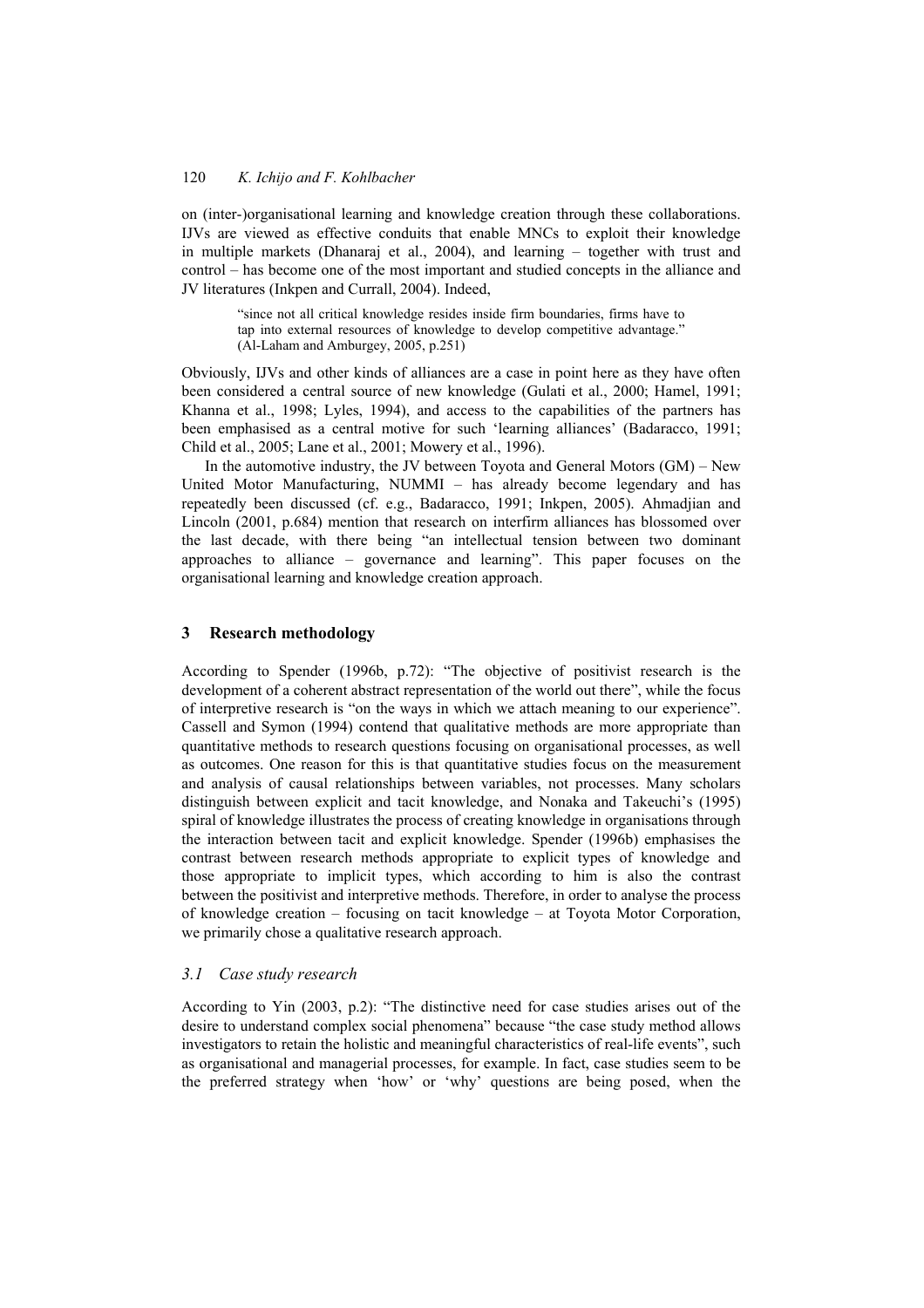investigator has little control over events and when the focus is on a contemporary phenomenon within some real-life context. In such a setting, case studies are explanatory ones, i.e., they present data on cause–effect relationships, explain how events happened and extend theoretical understandings (Yin, 2003). The two explanatory case studies presented in this paper are meant to illustrate and analyse the essence of Toyota's way of global knowledge creation. Hartley (2004, p.323) states that case study research "consists of a detailed investigation, often with data collected over a period of time, of phenomena, within their context", with the aim being "to provide an analysis of the context and processes which illuminate the theoretical issues being studied". This is why case studies have an important function in generating hypotheses and building theory (cf. e.g., Eisenhardt, 1989; Hartley, 2004). Since our research endeavour aims at developing new hypotheses and at amending the theory of knowledge creation in an international inter-organisational context, we opted for a case study research strategy.

#### *3.2 Data and methods*

Our research methodology involved triangulation among a variety of different sources of data (cf. e.g., Parkhe, 1993; Wolfram Cox and Hassard, 2005), including the conducting of both formal and informal on- and offsite interviews with managers as well as scholars and other experts in the field, analysis of archival materials such as company internal documents as well as papers in the business media and an evaluation of existing case studies and other relevant literature (Yin, 2003). For the first case, interviews were conducted in 2005 in Japan. Senior executives at the Toyota headquarters and middle managers directly involved in the IMV project were interviewed. For the second case, interviews with the top executives of TPCA, senior managers of Toyota and PSA as well as TPCA project managers were conducted in 2006, both at Toyota headquarters and in the Czech Republic. In addition, we also conducted interviews with Toyota key account managers at Bosch Japan (parts supplier) and key account managers and project leaders at Siemens Japan (supplier of factory automation equipment). In the course of the qualitative interviews, semi-structured questions in accordance with the theory of organisational knowledge creation within firms were employed. The interview partner could nevertheless answer openly and lead the interview mostly. In fact, as Osland and Cavusgil have noted:

> "In depth field research methods enable researchers to gain a rich understanding of respondents' perspectives, often providing insights that the researcher would not have uncovered from structured questionnaires used in traditional surveys." (Osland and Cavusgil, 1998, pp.200, 201)

## **4 The Toyota way of strategic knowledge creation in emerging markets**

Toyota has production facilities on every continent and is insistently increasing their number and capabilities. This is in line with Toyota's policy of global balance and local adaptation, which is also reflected in sales: a third of global sales are each from Japan, North America and Europe and other regions, respectively. The first years of this century have already seen several significant steps towards further globalisation, particularly on the production front. In this section, we will present two ground-breaking steps in Toyota's global production expansion and its way of strategically leveraging and creating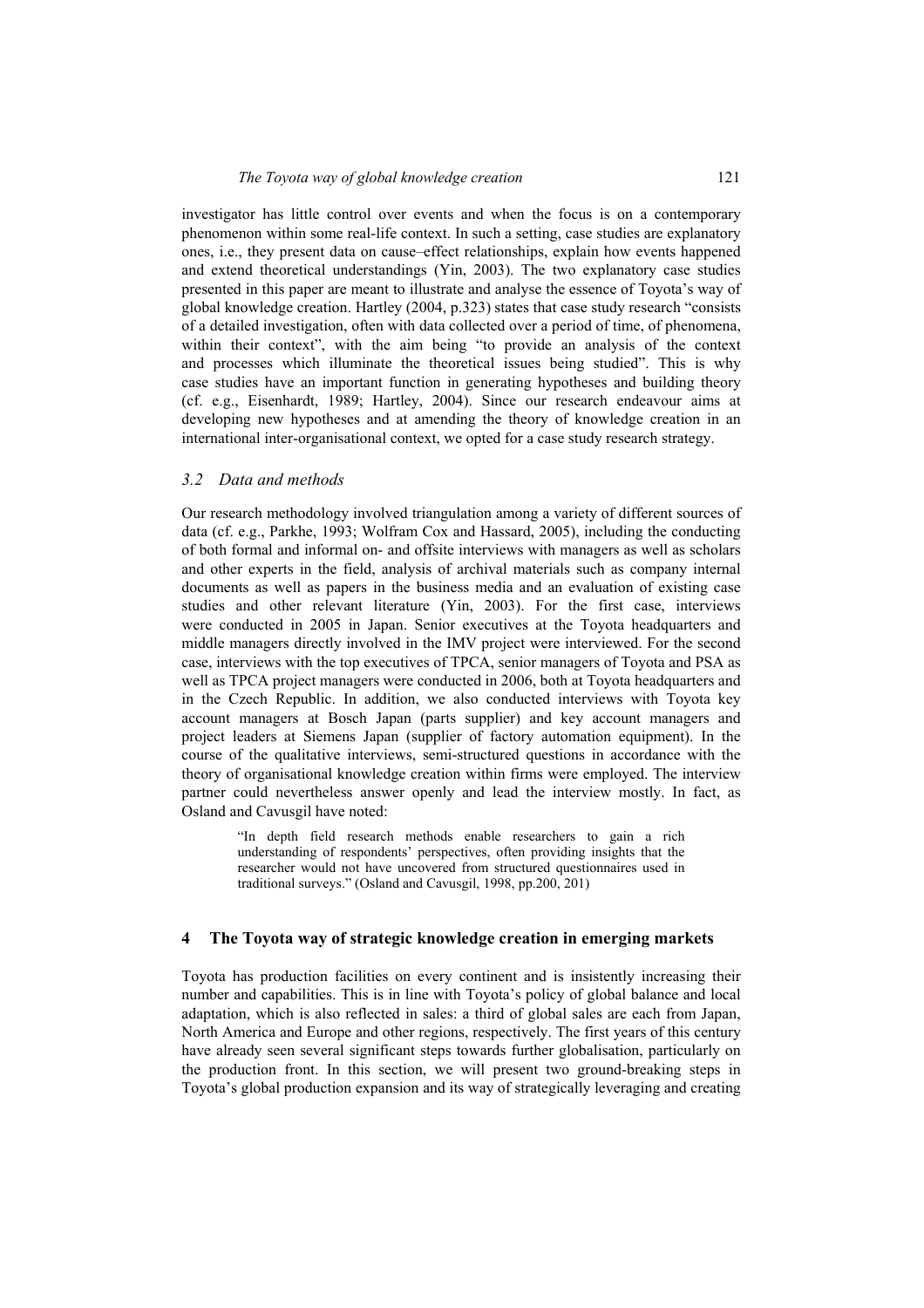local knowledge. The case studies here are presented in the form of abbreviated vignettes, illustrating the essence of Toyota's way of strategic knowledge creation in emerging markets. In fact, as they were conducted as explanatory case studies, the case studies are meant to highlight why and how Toyota adopted and implemented its new approach. Note that the focus of the case studies and the analysis here is on the strategic, macro-level.

## *4.1 Case 1: Innovative International Multi-purpose Vehicles (IMV) project*

Initially, Toyota developed and produced cars only in Japan and exported them abroad in order to ensure high quality and to maintain customer trust in the brand. Having steadily been developing its business globally afterwards and because of increasing overseas demand, the need to tailor production to local needs, the opportunity of tax breaks and in order to save shipping costs, Toyota evolved to the second stage of its manufacturing model: it started to produce vehicles where the market is. This model has been working well in established mass markets such as North America and Western Europe, because the high sales volume justifies the production overhead. Recently, Toyota has identified attractive business opportunities in other developing markets such as BRICs (Brazil, Russia, India, and China), and each has huge growth potential. The strategic challenge to Toyota was whether the previous manufacturing model used in the North American and European markets will apply equally well in emerging markets. In these emerging markets, local demand sometimes fluctuates widely or may vary greatly from that in Japan, Western Europe and the USA. Equally, demand is usually not high enough to achieve optimal production, as shown in Exhibit 1.

|               | Number<br>of plants | Number of vehicles<br>produced in 2004<br>$(2000 \text{ units})$ | Percentage of<br>vehicles produced<br>in $2004\,(%)$ | Number of<br>vehicles sold in<br>2004 ('000 units) | To bridge<br>the gap |
|---------------|---------------------|------------------------------------------------------------------|------------------------------------------------------|----------------------------------------------------|----------------------|
| Japan         | 12                  | 4,284                                                            | 65.8                                                 | 2,303                                              | Export               |
| North America | 11                  | 1,034                                                            | 15.9                                                 | 2,103                                              | Import               |
| Europe        | 6                   | 515                                                              | 7.9                                                  | 898                                                | Import               |
| Other Regions | 34                  | 680                                                              | 10.4                                                 | 1,415                                              | Import               |
| Total         | 63                  | 6,513                                                            | 100.0                                                | 6,719                                              |                      |

**Exhibit 1** Production and demand

*Source*: Company information

The solution for globally operating companies – including Toyota – has, in the past, tended to be to build manufacturing facilities in developing markets (such as Asian regions) mainly owing to their cheap labour costs. However, in developing and producing cars for these regions, Toyota used to stay reliant on Japanese designers and engineers, rather than exploiting local talent. The problem is obvious. People who are not familiar with local tastes and local unique customer needs are probably not the best to develop and produce cars that will satisfy unique local customer needs. Growth rates in emerging markets are significant, and a growing number of companies are trying to gain and sustain competitive advantage. The victors in this tough competition are likely to be those companies able to satisfy unique customer needs efficiently and effectively – and to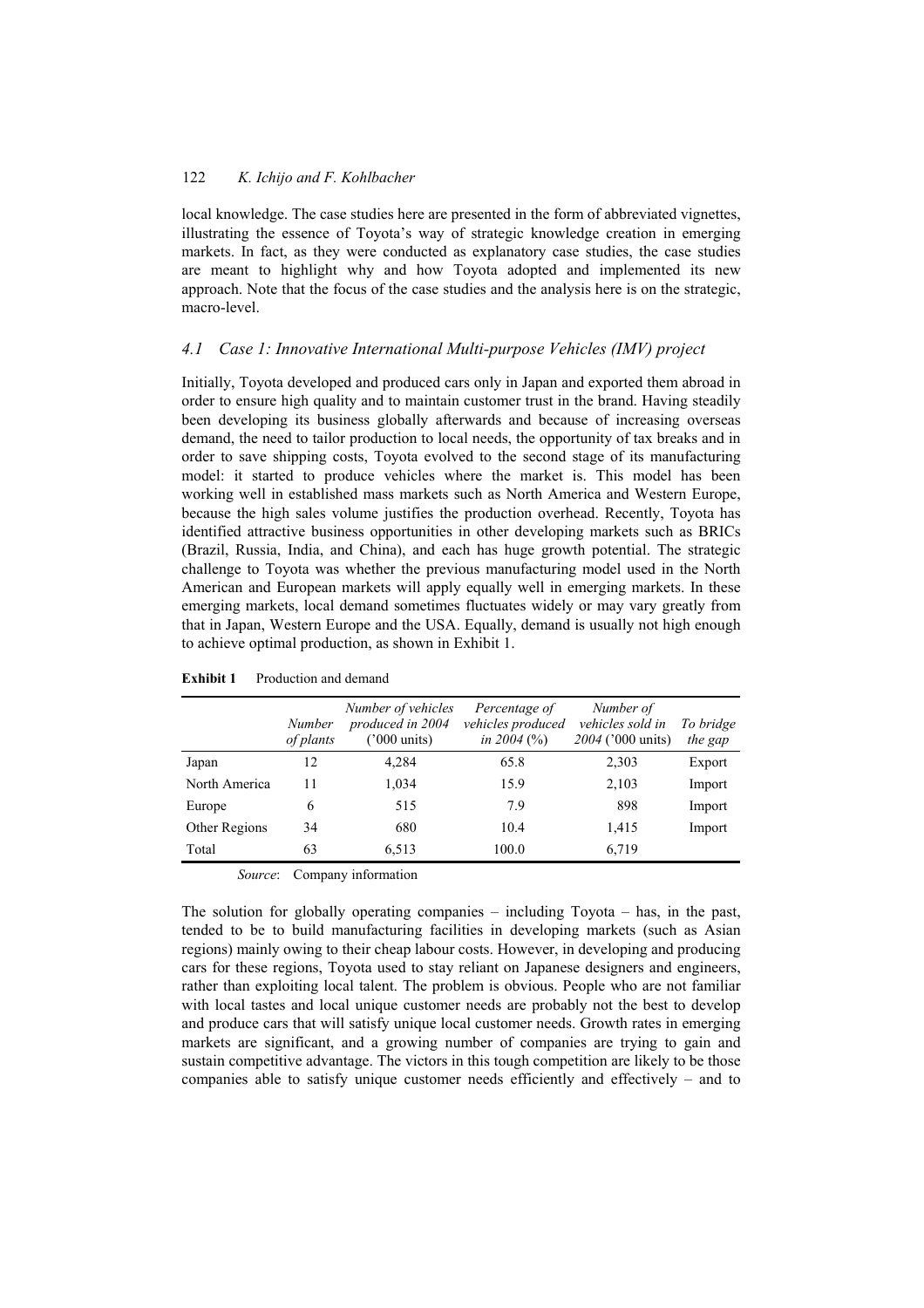achieve this, a new way of developing business in emerging markets might be necessary. Innovation in the business model for such emerging markets has surfaced as an important agenda point for Toyota.

Finally, the materialisation of free trade agreements in different parts of the world has presented tremendous opportunities for Toyota to allow its manufacturing model to evolve to its third stage: a global production and supply network that will solve, efficiently and effectively, the problems of local production in emerging markets. In 2004, Toyota announced a break-through initiative called the "Innovative International Multi-purpose Vehicles (IMV) Project", which aims at increasing the self-reliance of overseas manufacturing facilities in such a way as to optimise overall worldwide production, especially in emerging markets, by both understanding common needs and paying sufficient attention to unique local needs. The initiative is led by Toyota's subsidiaries, and, in this business model, Toyota upgraded and expanded plants in Thailand, Indonesia, South Africa and Argentina. These four main IMV production and export bases will supply Asia, Europe, Africa, Oceania, Latin America and the Middle East with a total of five all-new IMV vehicles (pickup trucks and multipurpose vehicles). This project is now dependent upon close collaboration between Toyota in Japan and its subsidiaries in emerging markets.

Toyota's aim is to increase the ratio of parts imported from these Asian and Latin American countries from 60% to 70% to as close as possible to 100%, in order to enhance the self-reliance of local Toyota subsidiaries and to accomplish lower procurement costs. The plants for the IMV project were chosen as assembly and export bases, because they have both sufficient manufacturing experiences and skilled and experienced managers and labour force. The focus of new IMV car development is not on passenger cars for developed markets, in which much more varied consumer preference demands differing levels of comfort, styling and handling. These IMV cars are specifically created for emerging markets with their particular needs and demand for more competitive pricing. Indeed, IMV cars are only for emerging markets and will not be sold in other regions such as Japan, the USA and Western Europe.

For the first time in its history, Toyota is producing and selling cars that are not produced and sold in Japan. In this respect, the IMV initiative is a very innovative strategy for Toyota. Within these emerging markets, the study of the unique local needs and then the developing, manufacturing and supplying of cars, which closely meet them promises competitive advantage. 'Learn local' is the key to local success. But there is a global dimension, too. IMV cars assembled in Thailand and Indonesia are both used for local consumption and exported to different countries, particularly emerging markets. Surplus IMV cars assembled in Argentina are exported to Central and South America, and those assembled in South Africa are shipped to Africa. This global, cross-country collaboration is another key to the success of the IMV project. While paying attention to local unique needs in each region, Toyota tries to accomplish effective use of resources worldwide to provide high-quality cars with cheaper cost. 'Act global, learn local' is thus another winning formula for the IMV project. As a result, IMV-series vehicle production including that in countries other than the four main production bases is projected to exceed 500,000 units in 2006.

The success of IMV is dependent upon the leadership of local engineers. Historically, Toyota used to recruit only Japanese nationals to be designers and engineers, first assign them to work in mother plants in Japan to gain knowledge and skills and then transfer them to overseas factories. Product development stayed within Japan. Toyota realised,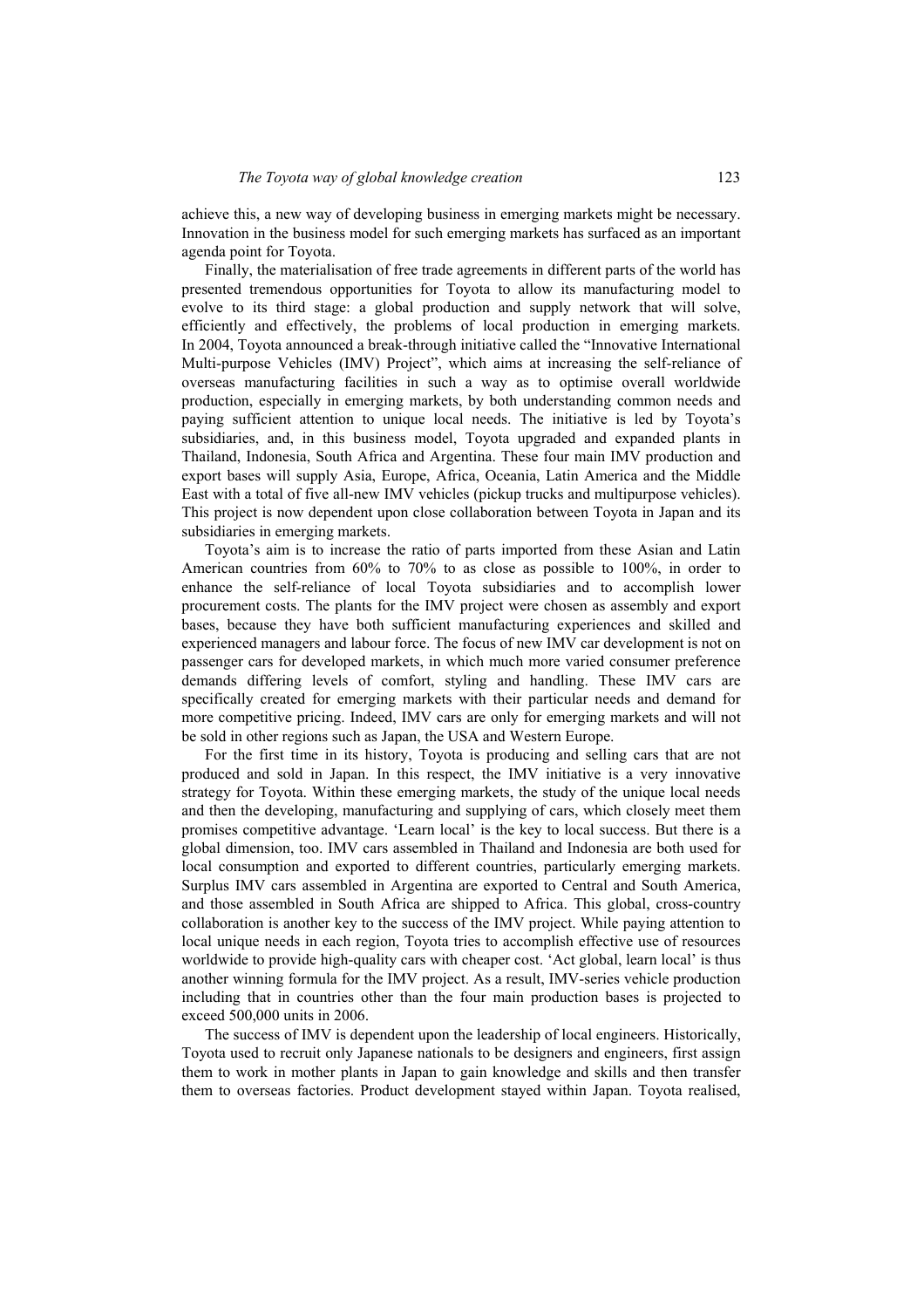though, that it did not have sufficient Japanese designers and engineers to be sent to the growing number of overseas plants and, moreover, that local talent was available, which would be helpful for identifying common customer needs in emerging markets. Therefore, in the planning and development stages, this meant listening to dealers and customers in Asia, Africa and South America and repeatedly debating the issues among members of the design and engineering teams. Nowadays, Toyota never underestimates the importance of local knowledge. The success of the IMV is dependent upon human resource development in Asia, and more efforts are being made in this area. The advanced digital technology of the Global Production Centre, established in 2003, is being used to train its managers and workers in the IMV project factories. The merit of this technology is that visual training materials can be accessed by every overseas factory at the same time, thus allowing a large number of employees to be trained rapidly and consistently. Toyota estimates that the Centre can increase the efficiency of workforce instruction by a factor of 6–10. Therefore, in addition to improving production efficiency and quality, the Global Production Centre can speed up the preparations for model changes at overseas factories, as they respond to changes in customer needs.

#### *4.2 Case 2: Toyota Peugeot Citroën Automobile (TPCA)*

Toyota Peugeot Citroën Automobile Czech (TPCA) is an IJV between Toyota Motor Corporation and PSA Peugeot Citroën in Kolín, Czech Republic. Both companies own exactly half of the shares (50/50 joint venture). The TPCA plant is the result of a joint memorandum and agreement signed on 12 July 2001, by then Toyota Motor Corporation President Fujio Cho and PSA Peugeot Citroën CEO Jean-Martin Folz, outlining the joint development and production of small, entry-level passenger vehicles primarily targeting European markets. After this agreement in July 2001, the two automakers announced on 9 January 2002, the signing of an official JV agreement to establish TPCA. The selection of the central Czech town Kolín – among many areas within Europe that were considered – was due to several advantages: favourable location in the heart of Europe, proximity of important markets and connection to the main transport arteries. Indeed, located near Prague, Kolín is conveniently close to major European markets and is well served by transportation. Another key criterion was the rich industrial history of the Czech Republic connected to the automobile industry, which created expectations for qualified work force. In fact, the TPCA factory alone employ about 3000 Czech employees and indirectly ensures an additional 7000 jobs in all areas from the production of automobile components to cleaning services.

With this unique automobile partnership and its joint plan for the development and production of small compact vehicles and the construction of a new manufacturing factory, Toyota and PSA decided to react to the changing European customer market and to found a whole new category of small modern and technologically advanced vehicles. In fact, both companies see growing demand for such cars in Europe, and the new-platform vehicles to be built in the Czech Republic will be marketed under the Toyota, Peugeot and Citroën brands. The total investment into the project on the grass field – including R&D and business startup costs – has surmounted 50 billion crowns (approximately 1.5 billion Euros) and finally started manufacturing on 28 February 2005. The plant manufactures 300,000 small gasoline and diesel cars annually to be sold in Europe under both automakers' brands, i.e., 200,000 units for Peugeot and Citroën and 100,000 for Toyota. The three, all-new small cars produced on a common platform are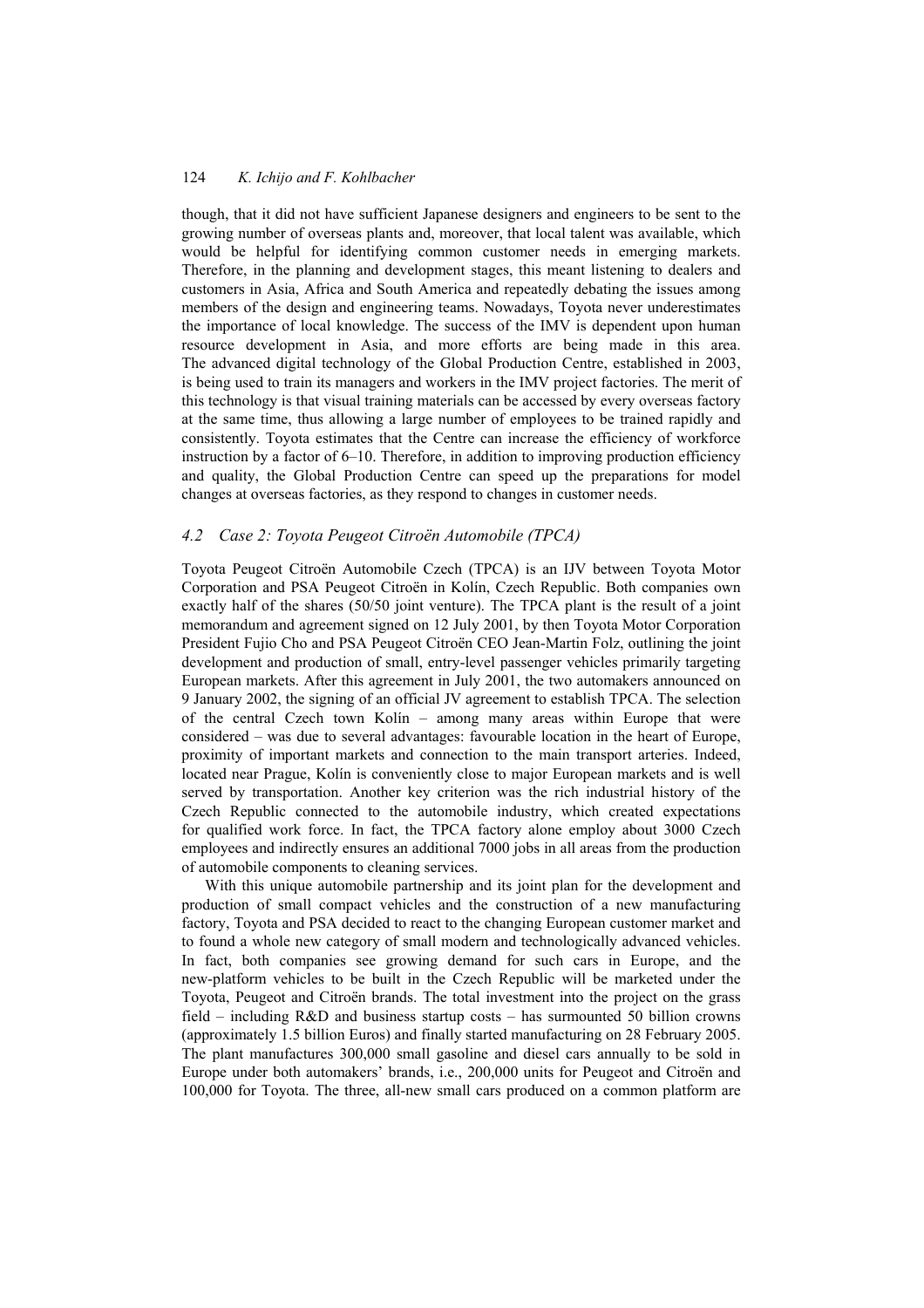the Citroën C1, the Peugeot 107 and the Toyota Aygo. The cars built on this new platform have jointly been developed by the two companies. They are a modern, four-seat model boasting the most sophisticated technologies in terms of safety, reliability, environmental protection and urban mobility. Equipped with the latest generation of 1.0 l gasoline engines and 1.4 l diesel engines, they are especially fuel-efficient. The project offers clearly differentiated models and specific styles for the vehicles of the two groups, while guaranteeing strong commonality for the car structure and components. In launching this new vehicle concept, Toyota and PSA have introduced a brand new offer of small-size cars, which will complement their product lines. This decision to jointly introduce a new class of cars, positioned below current entry-level models, is in order to respond to the changing needs in Europe, a market where demand for compact vehicles remains as strong as ever and is forecast to increase in the years ahead. Therefore, TPCA paves the way for a new market of vehicles, which thoroughly retain all the essential features of a real car and offer, at attractive prices, efficient solutions to environmental and urban mobility-related requirements. Target customers also include current buyers of used or outdated cars. In fact, primarily designed for – and uniquely sold in – European markets, this new car concept has been conceived to meet the changing needs of local customers. Cars produced using this common platform have a three-fold advantage: they have prices lower than those in the current small-car segment, feature a high-level of standard safety performance and offer excellent environmental achievements.

The joint production at TPCA not only allows for a reduced cost but also a connection of the best of both automobile factories: the untouched production system of Toyota with the excellent knowledge of the European market of PSA. Therefore, Toyota is in charge of development and production, while PSA is responsible for procurement. Toyota's polish plant – Toyota Motor Manufacturing Poland Sp. (TMMP) in Walbrzych, Poland, established on 7 June 2002, as Toyota's first European transmission plant – will expand to supply manual transmissions and 1.0 l gasoline engines for the Czech plant. PSA Peugeot Citroën will supply 1.4 l diesel engines. Nearly all other components will be sourced locally. In fact, since the establishment of the joint venture, many Toyota-affiliated parts makers have set up shop in Central and Eastern Europe, and about 20 have signed supplier agreements with TPCA. The plant is the fruit of a successful cooperation project that allowed the two global carmakers to combine their knowledge of product design, styling, production and supplier relationships, while learning from each other's corporate cultures, technologies and processes. This led to an exchange of a wealth of specific know-how: PSA's knowledge of small cars in Europe and its expertise in purchasing activities and Toyota's skill in development, manufacturing and production processes. Therefore, PSA views this cooperation between two independent companies as a further materialisation of the PSA Group's strategy aimed at reaching agreements on the joint development and production of mechanical components and platform elements, with the objective of obtaining economies of scale.

Supported by their spirit of teamwork and reinforced by a favourable national environment in terms of solid industrial experience and a quality education system, TPCA completed all stages of the cooperation successfully in terms of deadlines and results. This cooperation between independent carmakers has provided a fast, cost-efficient response to market demand through the sharing of expertise and experience. As a matter of fact, levering synergies and fostering mutual knowledge sharing and creation between the two partners is one of the most important goals and merits of this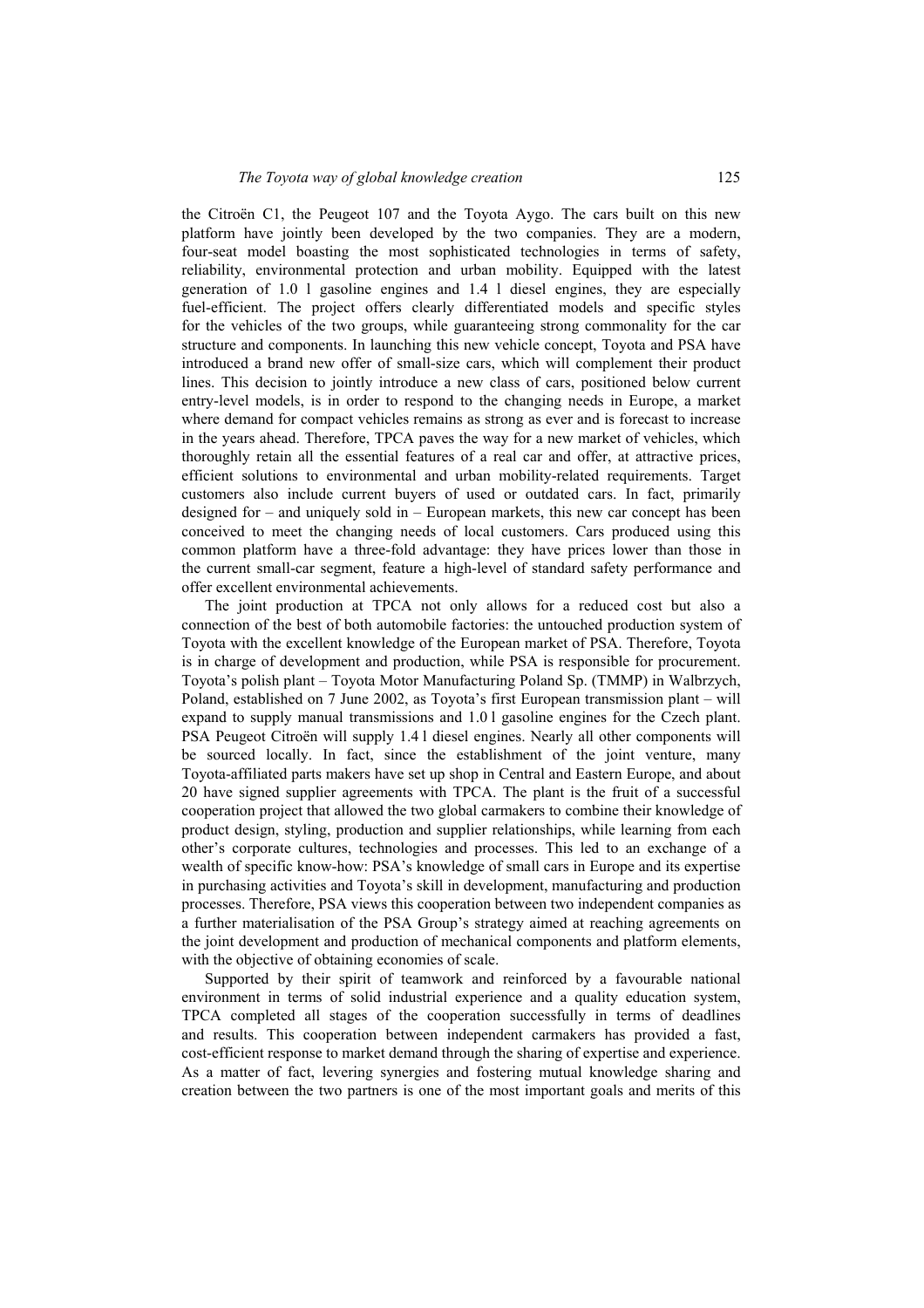strategic alliance. Here again, Toyota consistently follows its 'learn local, act global' strategy by feeding back the newly created and acquired knowledge to its headquarters and spreading it also to other subunits.

Finally, Toyota currently seems to be the most aggressive among the Japanese carmakers in expanding its facilities in Europe, as it also established its own transmission and engine plant (TMMP), and a JV plant for diesel engines with Toyota Industries Corporation in Poland. In Central Europe, which includes Poland, Slovenia and three other countries, Toyota sold 57,000 cars in 2003, about 7% of its total sales in Europe. Unlike the mature market of Western Europe, the region's automobile market offers much room to grow, with an automobile diffusion rate about half that of countries belonging to the European Union (EU). On joining the EU in May 2005, the five Central European nations have become subject to the bloc's tighter environmental regulations, so new car demand will likely increase as older cars are scrapped. As a result, Central and Eastern Europe will be vital for Toyota if it wants to achieve its goal of selling 1.2 million units a year in Europe by 2010. TPCA will help to build a strong production base and will serve Toyota as a springboard for expanding its presence in Europe.

## **5 Discussion**

## *5.1 Strategic knowledge creation and enabling at Toyota*

The cases have shown how Toyota's knowledge creation in the automotive development has changed from creating new knowledge in Japan and transferring it from the headquarters to subsidiaries and affiliations around the globe to a focus of creating knowledge in foreign markets by local staff and together with local partners. With its new strategy of 'learn local, act global' for international business development, Toyota proved successful in tapping rich local knowledge bases, thus ensuring its competitive edge and global lead in the automotive industry. Indeed, this is the first time in its history that Toyota is producing and selling cars that are not produced and sold in Japan. In this respect, the IMV initiative and TPCA were very innovative strategic decisions for Toyota.

## *5.1.1 Environmental changes*

However, it is also important to note and understand the reasons and causes that induced this change in Toyota's knowledge creation and car development strategy. Different reasons can be identified and traced back to different variables and changes in environment as their trigger. These reasons can basically be divided into two main trends in the automotive industry:

• First of all, the maturity of the Japanese automobile market made Toyota look more intensively for new opportunities abroad. As explained above, it originally found these in North America and Europe. But due to fierce competition and beginning stagnation in some of these markets, Toyota – following other major carmakers – turned to developing markets such as BRICs and Eastern Europe. In fact, this phenomenon that MNCs are increasingly viewing emerging markets as potential sources of future growth is not limited to the automotive industry and has become a more and more important issue recently (Hoskisson et al., 2000; London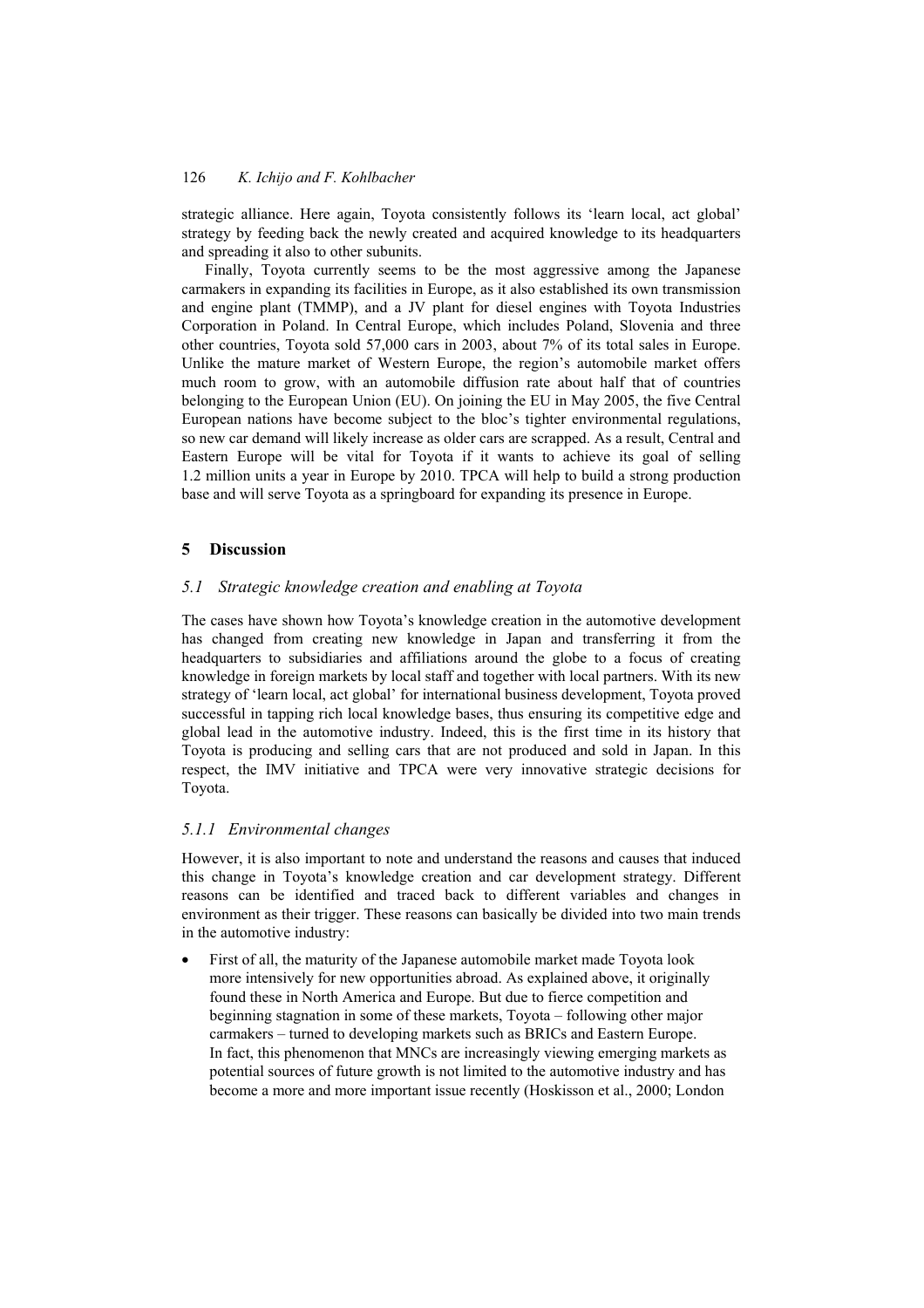and Hart, 2004). Historically, JVs – as well exporting through a local agent – were the preferred entry modes for Japanese MNCs into European markets, with financial costs and the costs concerning uncertainties and risks deterring them from full ownership entry modes such as acquisitions and greenfield investments. However, especially with the development of the European integration, JVs have become less attractive (Ando, 2005). But, the case of TPCA – as well as the other JV in Poland – is different. In contrast to West European countries, emerging economies like Poland and the Czech Republic are new and less known ground for Toyota (and Japanese MNCs in general), thus possibly entailing higher uncertainty costs. Additionally, the collaboration with PSA is expected to result in mutual learning and other advantages for Toyota's European operation and its strategy of using external, local resources (Ando, 2005). This attempt by organisations to realise their objectives through cooperation with other organisations rather than in competition with them is called 'cooperative strategy' (Child et al., 2005). As for the TPCA case, Toyota considers this collaboration as one of its efforts to meet consumer demand for low-cost, fuel-efficient and environment-friendly vehicles and believes that cooperating with PSA will provide a capable response to the expanding small passenger car market.

Second, with all major global players penetrating into the emerging markets, competition intensified quickly and severely. The high price sensitiveness of the consumers in the new markets and differences in taste and buying behaviour called for a change in strategy. Finally, Toyota came up with a new strategy for global business development – 'learn local, act global' – which meant learning about unique local needs and requirements and adapt to them while doing global coordination for the operational excellence. As a consequence, it is probably safe to say that Toyota has made the leap from simply being a global projector to a truly metanational company. Indeed, the need to unlock the potential of globally dispersed knowledge has been called 'the metanational imperative' (Doz et al., 2001), and this going beyond transnational strategy has been identified as especially crucial for entering emerging markets (London and Hart, 2004). Besides, the term 'front-line management' has been used to describe a form of management, where

"the workplace is recognised and valued as the center of knowledge creation and in which knowledge-creation resources […] and processes […] are concentrated at the front line of the company." (Yasumuro and Westney, 2001, p.178)

## *5.1.2 Knowledge enabling*

The fact that, in basically any company,

"critically important knowledge resides in the workplace – on the factory floor, within sales and service organisations that deal directly with customers, at the 'bench' in the R&D lab,"

in short at the 'front lines' of the company (Yasumuro and Westney, 2001, p.178), underscores the importance of tacit knowledge and its strategic creation and management (Ichijo, 2006b). However, "the creation of knowledge is not simply a compilation of facts but a uniquely human process, one that cannot be reduced or easily replicated", which among other reasons is why "effective management of knowledge, that is,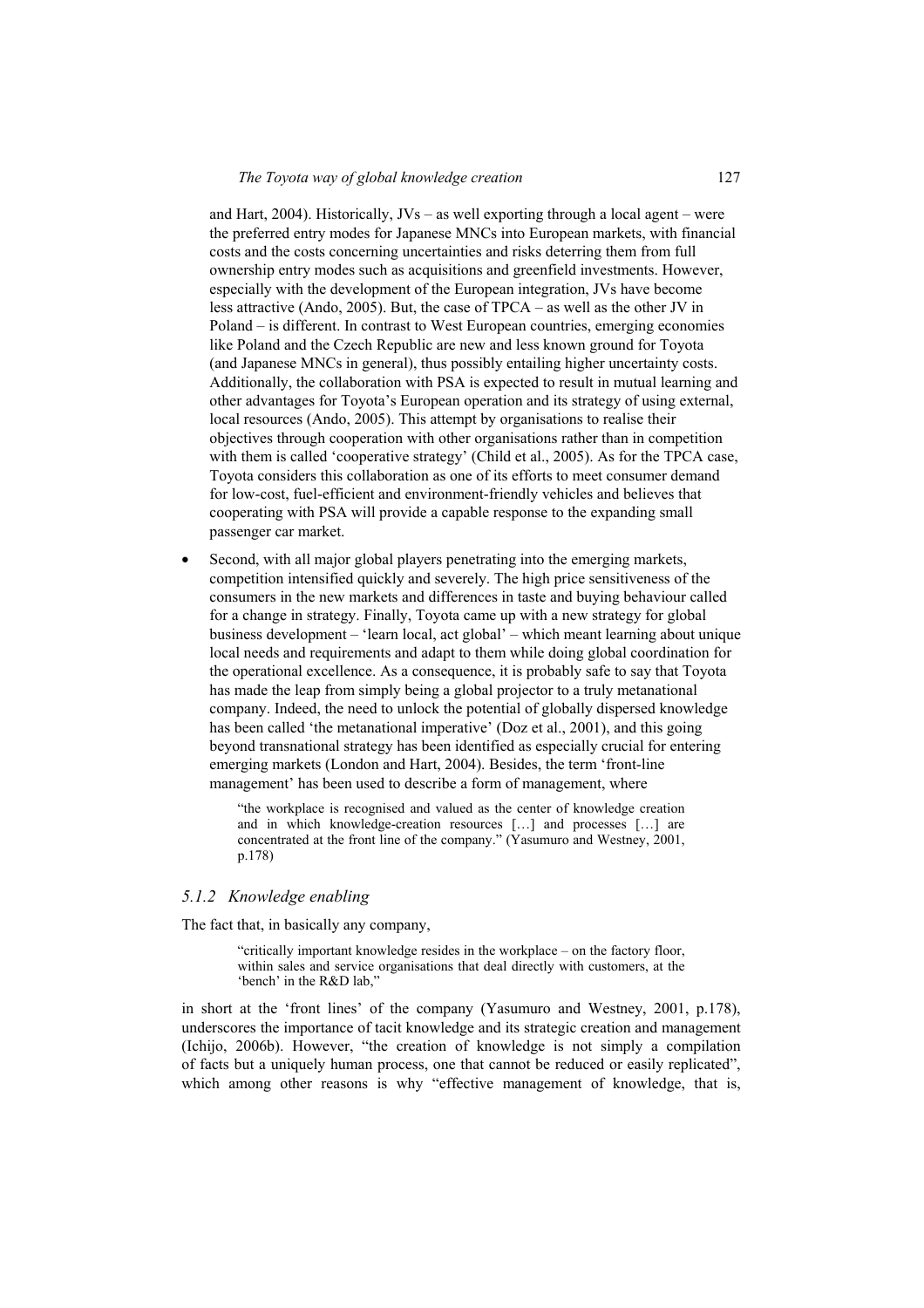knowledge creation, sharing, protection, and discarding depend on an enabling context" (Ichijo, 2006a). Companies can generate such an enabling context for KM and creation by using five knowledge enablers:

- instilling a knowledge vision
- managing conversations
- mobilising knowledge activists
- creating the right context
- globalising local knowledge (Ichijo, 2004; von Krogh et al., 2000).

As a matter of fact, Toyota has basically introduced all five knowledge enablers into its organisation, a sine qua non for successful (inter-)organisational knowledge creation.

• According to Ichijo:

"Instilling a knowledge vision emphasises the necessity for moving the mechanics of business strategy to the importance of creating an overall vision of knowledge in any organisation." (Ichijo, 2006a)

Toyota has clearly achieved this goal by implementing its 'learn local, act global' strategy, which serves as a knowledge vision at the same time. Indeed, for Liker (2004, pp.13, xv), "Toyota is a true learning organisation that has been evolving and learning for most of a century" and thus created "one of the few examples of a genuine learning enterprise in human history". Dyer and Nobeoka (2000, p.346) seem to agree when they contend that "Toyota, in particular, is widely recognised as a leader in continuous learning and improvement".

- The second enabler, managing conversations, facilitates communication among members, a very important task since conversations are an 'arena' for creating and sharing social knowledge (Ichijo, 2006a). Osono's (2004, p.281) pronouncements to the effect that Toyota is a master of dialogue and that "Toyota also has a strong culture of nurturing a listening attitude and building its listening capabilities" clearly show that Toyota also masters the second knowledge enabler.
- The third enabler is about mobilising knowledge activists. Knowledge activists are the knowledge proselytisers of the company, spreading the message to everyone and as such being essential for cross-levelling of knowledge, since they are the people responsible for energising and connecting knowledge-creation efforts throughout a company (Ichijo, 2006a). In the case of Toyota, knowledge activists are called 'coordinators' – Japanese employees from the headquarters who were sent to overseas operations to teach their counterparts of Toyota's way of doing business face-to-face (Ichijo, 2006a; Liker, 2004).
- The fourth enabler, creating the right context, examines the close connections among organisational structure, strategy and knowledge enabling and "involves organisational structures that foster solid relationships and effective collaboration" (Ichijo, 2004, pp.142, 143). The Toyota way of creating the right context becomes particularly obvious when looking at its interaction with and between supplier networks (cf. e.g., Dyer and Hatch, 2004; Dyer and Nobeoka, 2000; Evans and Wolf, 2005; Liker, 2004; Liker and Choi, 2004). Indeed, Dyer and Hatch found that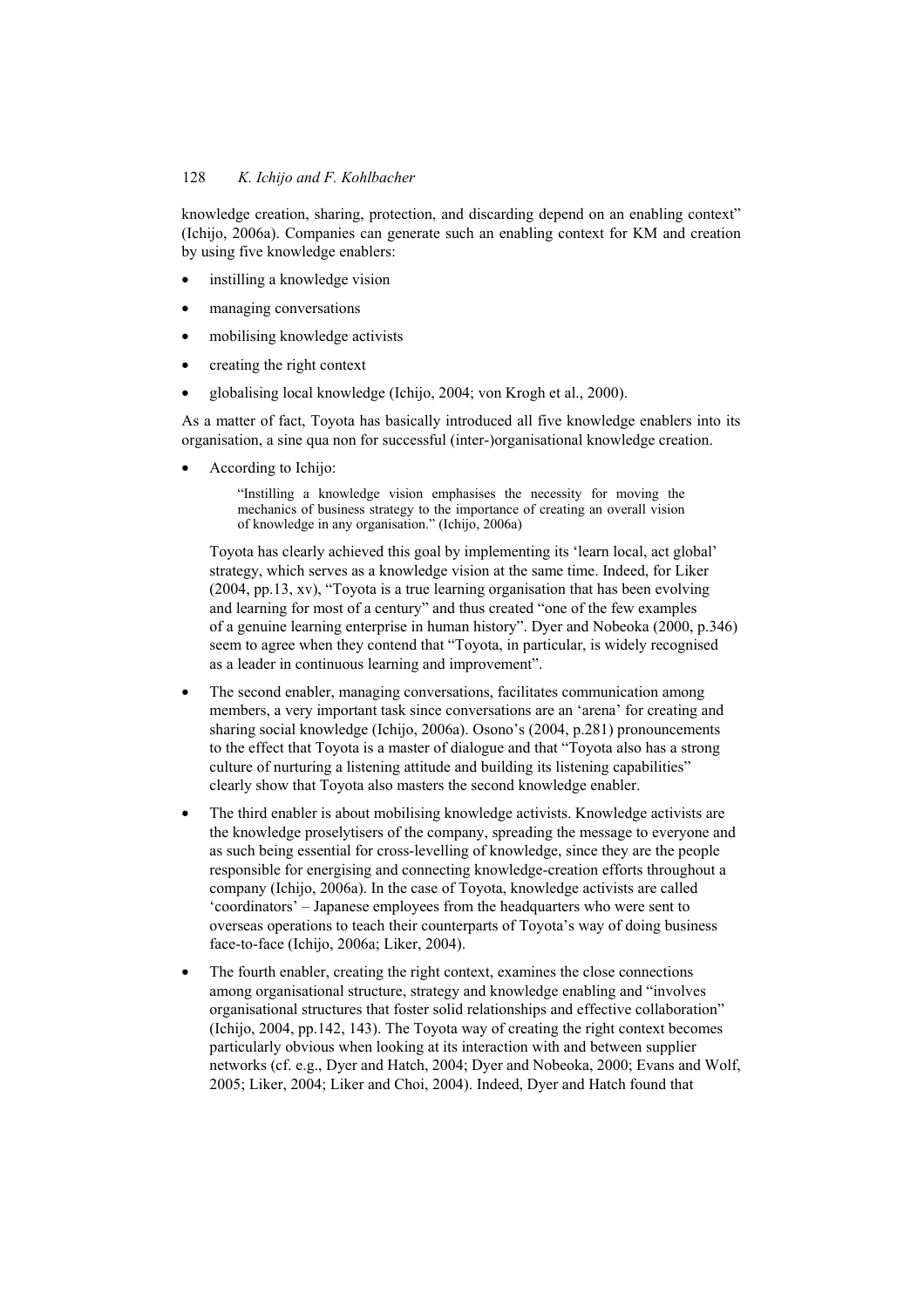"the company has developed an infrastructure and a variety of interorganisational processes that facilitate the transfer of both explicit and tacit knowledge within its supplier network," (Dyer and Hatch, 2004, p.58, original emphasis)

and Evans and Wolf (2005, pp.100, 101) argue that "the Toyota philosophy of continuous improvement likewise comprises a thousand small collaborations" and that "this collaboration also relies on two infrastructure components: a shared pool of knowledge and universally available tools for moving knowledge around". These collaborations as well as the two infrastructure components can be seen as the constituting elements of the right context at Toyota.

Last but not the least, the fifth enabler, globalising local knowledge, considers the complicated issue of knowledge dissemination globally (von Krogh et al., 2000). Ichijo notes that

> "it is crucial for the competitive advantage of a corporation operating globally that knowledge created in a certain local unit is disseminated to other local units effectively, efficiently, and fast," (Ichijo, 2006a)

since "sharing knowledge globally constitutes competitive advantage of a corporation". Toyota achieves this by feeding back local knowledge and best practices to its headquarters and by circulating these further to other global units through its global production centres as well as by job and country rotation of its staff.

However, "this fifth enabler does not work effectively without the other four enablers", and

> "social networks, mobility, shared experiences among people working in different regions will be able to overcome the tensions accompanying globalising local knowledge." (Ichijo, 2006a)

Therefore, the development of leadership plays a crucial role in having all of the enablers work together effectively, which is why the concept of action learning has caught on at many companies (Ichijo, 2006a). In fact, excellent firms such as General Electric (GE), Toyota and Nokia have been using action learning for developing leaders with high relation-building competencies (Tichy and Cardwell, 2002). According to Ichijo.

"action learning is the best way to establish enabling context for knowledge creation and sharing, and good social relationships among business leaders." (Ichijo, 2006a)

**Hence** 

"Toyota leaders, by having a combination of in-depth understanding of the work and the ability to develop, mentor, and lead people, are respected for their technical knowledge as well as followed for their leadership abilities." (Liker, 2004, p.182; cf. also Spear, 2004)

#### *5.2 Conclusion and managerial implications*

Finally, it is probably safe to say that Toyota has brought the concepts of front-line management, strategic knowledge creation and enabling to perfection through the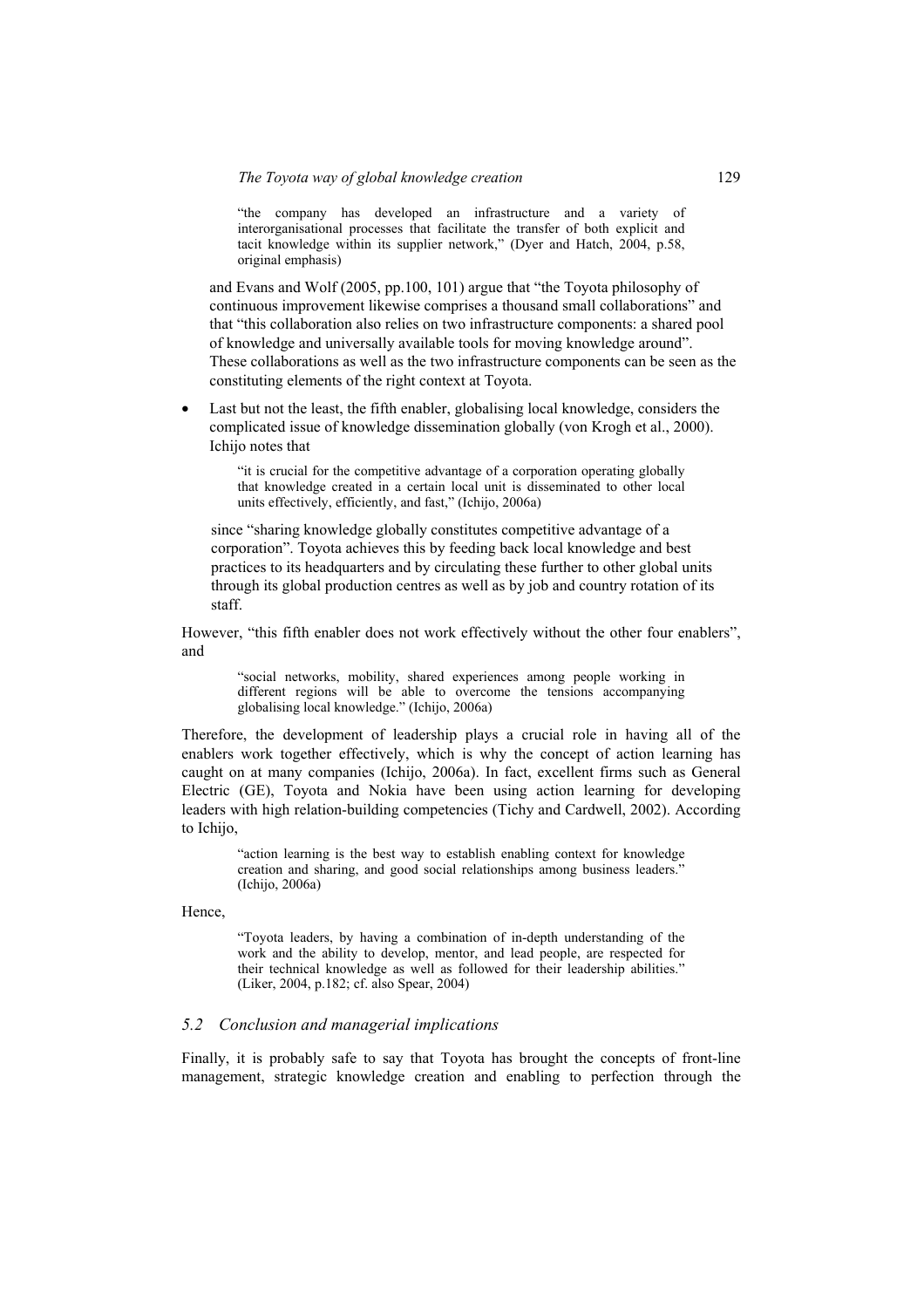implementation of its 'learn local, act global' strategy and, thus, has mastered "the challenge of identifying, nurturing, and re-deploying knowledge resources within the MNC's global operations" (Asakawa and Lehrer, 2003, p.32) and of unleashing the power of tacit knowledge. As Hansen and Nohria correctly note, the ways for MNCs to compete successfully by exploiting scale and scope economies or by taking advantage of imperfections in the world's goods, labour and capital markets are no longer profitable as they once were, and, as a result,

"the new economies of scope are based on the ability of business units, subsidiaries and functional departments within the company to collaborate successfully by sharing knowledge and jointly developing new products and services." (Hansen and Nohria, 2004, p.22)

Besides, Ghemawat (2005) has shown that it is often a mistake to set out to create a worldwide strategy and that better results come from strong regional strategies brought together into a global whole. In fact, these statements strongly support the need for a global knowledge creation strategy as implemented by Toyota. However, even though Toyota has been identified to "have gone furthest in exploiting the power of regionalised thinking" (Ghemawat, 2005, p.100), the application of a 'learn local, act global' strategy is by no means restricted to Toyota or the automotive industry. Of course, Toyota is a pioneer and still one of very few truly metanational companies – for other examples, see e.g., Doz et al. (2001) and Ghemawat (2005) – but their success seems to prove them right, and the Toyota way could serve as an excellent role model for other firms. Note that this does not imply a mere copying of Toyota's strategy and processes but a carefully deployed adaptation to the specific context and needs of each individual firm and industry. Besides, the Toyota way never stands still but is constantly evolving and refined through *kaizen* processes. Grasping this need for continuous learning and improvement will be a crucial criterion for competitive advantage and corporate success and survival in the knowledge economy.

## *5.3 Limitations and need for further research*

Although carefully researched, documented and analysed, our study is subject to some limitations. First of all, the insights gained were derived and concluded from two single – probably rather unique – cases, even if this is exactly what case study research is basically about (Stake, 2000). Indeed, the common limitations of generalisability of such field research are well documented (cf. e.g., Eisenhardt, 1989; Hartley, 2004; Yin, 2003), though analytic generalisation – in contrast to statistical generalisation – is possible (Hartley, 2004; Yin, 2003). Therefore, it would prove helpful to conduct further case studies of Toyota, but also of other global players, in order to analyse the process of inter-organisational knowledge creation in different environments and under different conditions.

Moreover, Dyer and Nobeoka (2000, p.347) contend that "Toyota's 'network' appears to be highly effective at facilitating interfirm knowledge transfers and may be a model for the future" but have to admit that "at present the collaborative process used by Toyota to facilitate these transfers is somewhat of a black box". Indeed, in this paper, we have focused on the strategic, macro-level of Toyota's approach and touched the micro-level of knowledge creation processes only slightly. As a result, further in-depth studies as well as longitudinal case studies will be necessary.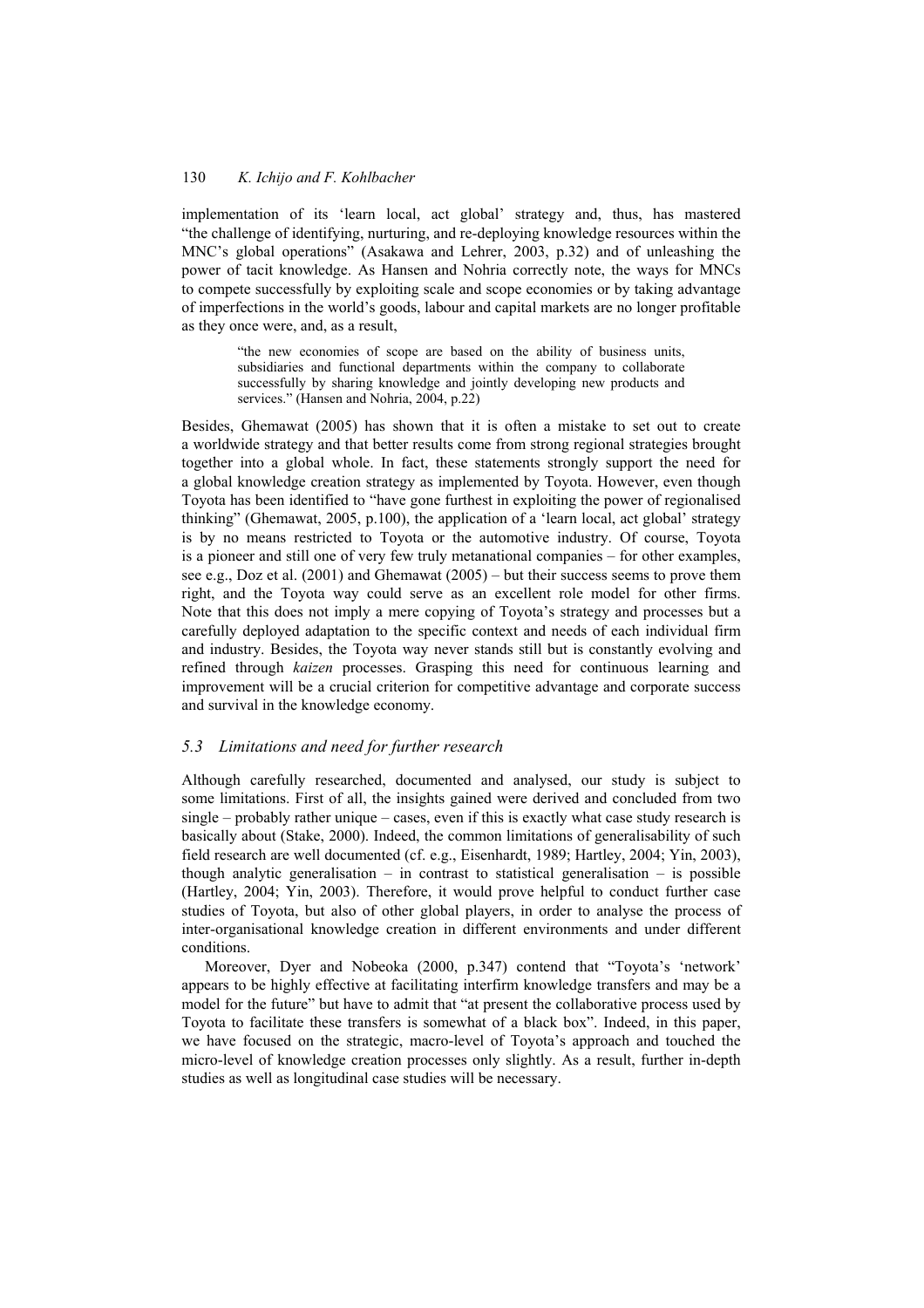#### **References**

- Ahmadjian, C.L. (2004) 'Inter-organizational knowledge creation: knowledge and networks', in Takeuchi, H. and Nonaka, I. (Eds.): *Hitotsubashi on Knowledge Management*, John Wiley & Sons (Asia), Singapore, pp.227–245.
- Ahmadjian, C.L. and Lincoln, J.R. (2001) 'Keiretsu, governance and learning: case studies in change from the Japanese automotive industry', *Organization Science*, Vol. 12, No. 6, pp.683–701.
- Al-Laham, A. and Amburgey, T.L. (2005) 'Knowledge sourcing in foreign direct investments: an empirical examination of target profiles', *Management International Review*, Vol. 45, No. 3, pp.247–275.
- Ando, K-i. (2005) *Japanese Multinationals in Europe: A Comparison of the Automobile and Pharmaceutical Industries*, Edward Elgar, Cheltenham.
- Asakawa, K. and Lehrer, M. (2003) 'Managing local knowledge assets globally: the role of regional innovation relays', *Journal of World Business*, Vol. 38, No. 1, pp.31–42.
- Badaracco, J.L. (1991) *The Knowledge Link: How Firms Compete Through Strategic Alliances*, Harvard Business School Press, Boston.
- Bartlett, C.A. and Ghoshal, S. (2002) *Managing Across Borders: The Transnational Solution*, 2nd ed., Harvard Business School Press, Boston.
- Cassell, C. and Symon, G. (1994) 'Qualitative research in work contexts', in Cassell, C. and Symon, G. (Eds.): *Qualitative Methods in Organizational Research, A Practical Guide*, Sage, London, pp.1–13.
- Child, J., Faulkner, D. and Tallman, S.B. (2005) *Cooperative Strategy: Managing Alliances, Networks, and Joint Ventures*, 2nd ed., Oxford University Press, New York.
- Cusumano, M.A. and Takeishi, A. (1991) 'Supplier relations and management: a survey of Japanese, Japanese transplants, and US auto plants', *Strategic Management Journal*, Vol. 12, No. 8, pp.563–588.
- Dhanaraj, C., Lyles, M.A., Steensma, H.K. and Tihanyi, L. (2004) 'Managing tacit and explicit knowledge transfer in IJVs: the role of relational embeddedness and the impact on performance', *Journal of International Business Studies*, Vol. 35, No. 5, pp.428–442.
- Doz, Y., Santos, J. and Williamson, P. (2001) *From Global to Metanational: How Companies Win in the Knowledge Economy*, Harvard Business School Press, Boston.
- Dyer, J.H. (1996a) 'Does governance matter? *Keiretsu* alliances and asset specificity as sources of Japanese competitive advantage', *Organization Science*, Vol. 7, No. 6, pp.649–666.
- Dyer, J.H. (1996b) 'Specialized supplier networks as a source of competitive advantage: evidence from the auto industry', *Strategic Management Journal*, Vol. 17, No. 4, pp.271–291.
- Dyer, J.H. and Chu, W. (2003) 'The role of trustworthiness in reducing transaction costs and improving performance: empirical evidence from the United States, Japan, and Korea', *Organization Science*, Vol. 14, No. 1, pp.57–68.
- Dyer, J.H. and Hatch, N.W. (2004) 'Using supplier networks to learn faster', *MIT Sloan Management Review*, Vol. 45, No. 3, pp.57–63.
- Dyer, J.H. and Nobeoka, K. (2000) 'Creating and managing a high-performance knowledge-sharing network: the Toyota case', *Strategic Management Journal*, Vol. 21, No. 3, pp.345–367.
- Dyer, J.H. and Ouchi, W.G. (1993) 'Japanese-style partnerships: giving companies a competitive edge', *Sloan Management Review*, Vol. 35, No. 1, pp.51–63.
- Earl, M.J. (1997) 'Knowledge as strategy: reflections on Skandia international and Shorko films', in Prusak, L. (Ed.): *Knowledge in Organizations*, Butterworth-Heinemann, Boston, pp.1–15.
- Eisenhardt, K.M. (1989) 'Building theories from case study research', *Academy of Management Review*, Vol. 14, No. 4, pp.532–550.
- Evans, P. and Wolf, B. (2005) 'Collaboration rules', *Harvard Business Review*, Vol. 83, Nos. 7–8, pp.96–104.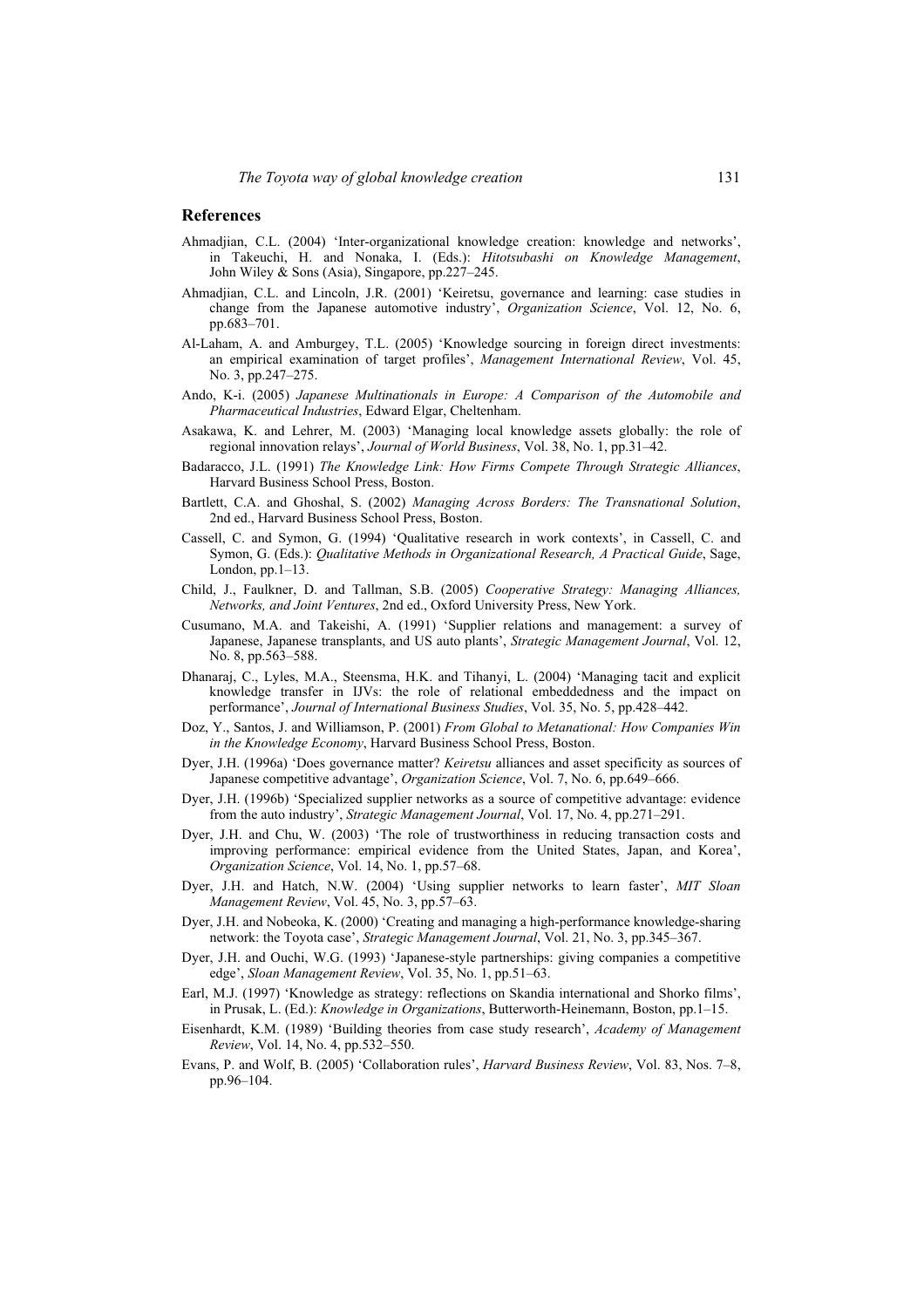- Fujimoto, T. (1999) *The Evolution of a Manufacturing System at Toyota*, Oxford University Press, New York.
- Ghemawat, P. (2005) 'Regional strategies for global leadership', *Harvard Business Review*, Vol. 83, No. 12, pp.98–108.
- Gulati, R., Nohria, N. and Zaheer, A. (2000) 'Strategic networks', *Strategic Management Journal*, Vol. 21, No. 3, Special Issue, pp.203–215.
- Gupta, A.K. and Govindarajan, V. (2000) 'Knowledge flows within multinational corporations', *Strategic Management Journal*, Vol. 21, No. 4, pp.473–496.
- Hamel, G. (1991) 'Competition for competence and interpartner learning within multinational corporations', *Strategic Management Journal*, Vol. 12, No. 1, pp.83–103.
- Hansen, M.T. and Nohria, N. (2004) 'How to build collaborative advantage', *MIT Sloan Management Review*, Vol. 46, No. 1, pp.22–30.
- Hansen, M.T., Nohria, N. and Tierney, T. (1999) 'What's your strategy for managing knowledge?', *Harvard Business Review*, Vol. 77, No. 2, pp.106–116.
- Hartley, J. (2004) 'Case study research', in Cassell, C. and Symon, G. (Eds.): *Essential Guide to Qualitative Methods in Organizational Research*, Sage Publications, London, Thousand Oaks, New Delhi, pp.323–333.
- Hedlund, G. and Nonaka, I. (1993) 'Models of knowledge management in the west and Japan', in Lorange, P., Chakravarthy, B., Roos, J. and van de Ven, A. (Eds.): *Implementing Strategic Processes: Change, Learning and Co-operation*, Basil Blackwell, Oxford, pp.117–144.
- Hoskisson, R.E., Eden, L., Lau, C.M. and Wright, M. (2000) 'Strategy in emerging economies', *Academy of Management Journal*, Vol. 43, No. 3, pp.249–267.
- Ichijo, K. (2004) 'From managing to enabling knowledge', in Takeuchi, H. and Nonaka, I. (Eds.): *Hitotsubashi on Knowledge Management*, John Wiley & Sons (Asia) Pte Ltd., Singapore, pp.125–152.
- Ichijo, K. (2006a) 'Enabling knowledge-based competence of a corporation', in Ichijo, K. and Nonaka, I. (Eds.): *Knowledge Creation and Management: New Challenges for Managers*, Oxford University Press, New York, pp.83–96.
- Ichijo, K. (2006b) 'The strategic management of knowledge', in Ichijo, K. and Nonaka, I. (Eds.): *Knowledge Creation and Management: New Challenges for Managers*, Oxford University Press, New York, pp.121–145.
- Ichijo, K. and Nonaka, I. (2006) 'Knowledge as competitive advantage in the age of increasing globalization', in Ichijo, K. and Nonaka, I. (Eds.): *Knowledge Creation and Management: New Challenges for Managers*, Oxford University Press, New York, pp.3–10.
- Inkpen, A.C. (2000) 'Learning through joint ventures: a framework of knowledge acquisition', *Journal of Management Studies*, Vol. 37, No. 7, pp.1019–1043.
- Inkpen, A.C. (2005) 'Learning through alliances: general motors and NUMMI', *California Management Review*, Vol. 47, No. 4, pp.114–136.
- Inkpen, A.C. and Currall, S.C. (2004) 'The coevolution of trust, control, and learning in joint ventures', *Organization Science*, Vol. 15, No. 5, pp.586–599.
- Inkpen, A.C. and Tsang, E.W.K. (2005) 'Social capital, networks, and knowledge transfer', *Academy of Management Review*, Vol. 30, No. 1, pp.146–165.
- Khanna, T., Gulati, R. and Nohria, N. (1998) 'The dynamics of learning alliances: competition, cooperation and relative scope', *Strategic Management Journal*, Vol. 19, No. 3, pp.193–210.
- Kotabe, M., Martin, X. and Domoto, H. (2003) 'Gaining from vertical partnerships: knowledge transfer, relationship duration, and supplier performance improvement in the US and Japanese automotive industries', *Strategic Management Journal*, Vol. 24, No. 4, pp.293–316.
- Lane, P.J., Salk, J.E. and Lyles, M.A. (2001) 'Absorptive capacity, learning, and performance in international joint ventures', *Strategic Management Journal*, Vol. 22, No. 12, pp.1139–1161.
- Liker, J.K. (2004) *The Toyota Way: 14 Management Principles from the World's Greatest Manufacturer*, McGraw-Hill, New York.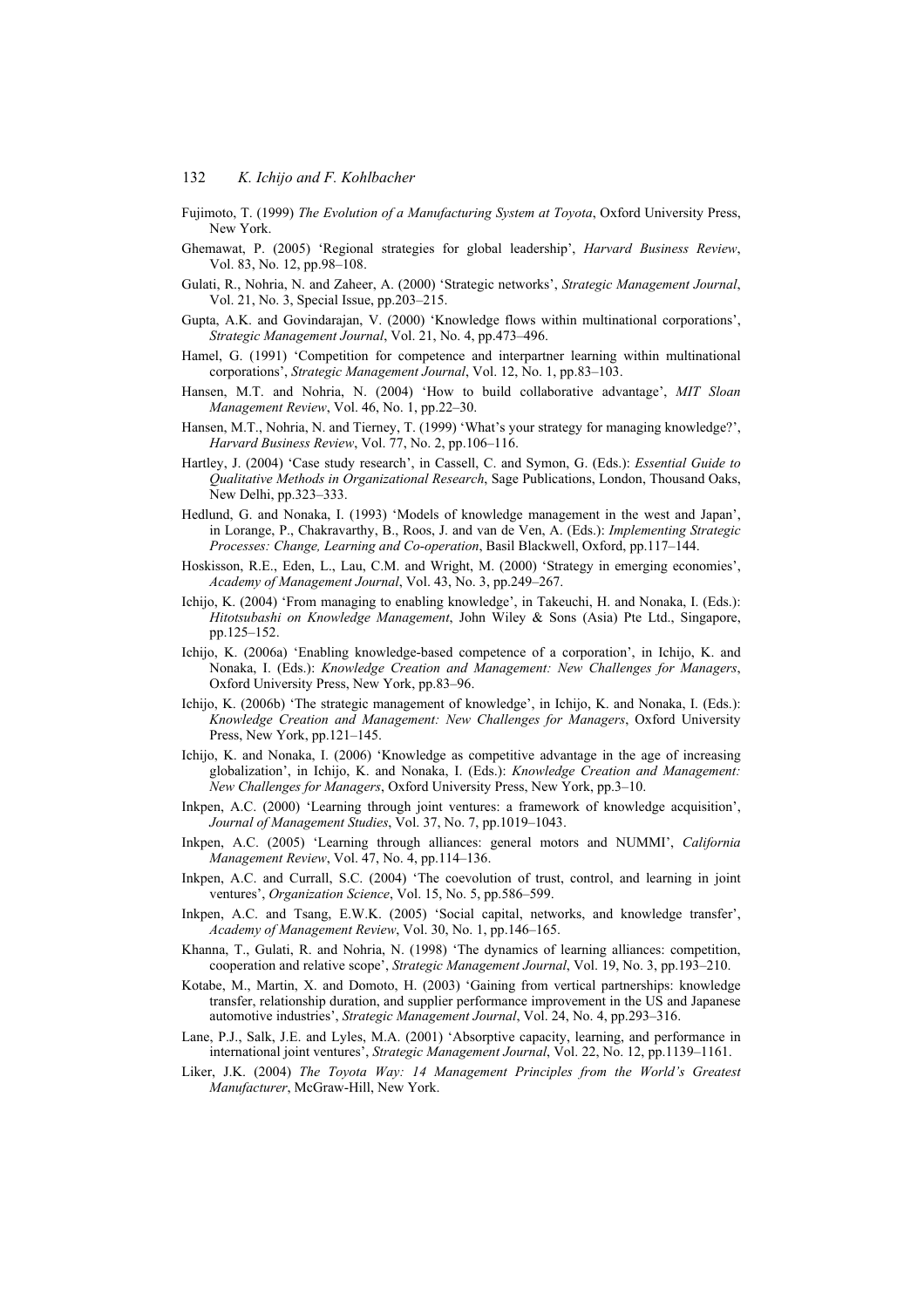- Liker, J.K. and Choi, T.Y. (2004) 'Building deep supplier relationships', *Harvard Business Review*, Vol. 82, No. 12, pp.104–113.
- Lincoln, J.R., Ahmadjian, C.L. and Mason, E. (1998) 'Organizational learning and purchase-supply relations in Japan: Hitachi, Matsushita, and Toyota compared', *California Management Review*, Vol. 40, No. 3, pp.241–264.
- Lincoln, J.R., Gerlach, M.L. and Ahmadjian, C.L. (1996) '*Keiretsu* networks and corporate performance in Japan', *American Sociological Review*, Vol. 61, No. 1, pp.67–88.
- Lincoln, J.R., Gerlach, M.L. and Takahashi, P. (1992) '*Keiretsu* networks in the Japanese Economy: a dyad analysis of intercorporate ties', *American Sociological Review*, Vol. 57, No. 5, pp.561–585.
- London, T. and Hart, S.L. (2004) 'Reinventing strategies for emerging markets: beyond the transnational model', *Journal of International Business Studies*, Vol. 35, No. 5, pp.350–370.
- Lyles, M.A. (1994) 'The impact of organizational learning and joint venture formation', *International Business Review*, Vol. 3, No. 4, pp.459–468.
- Lyles, M.A. and Schwenk, C.R. (1992) 'Top management, strategy and organizational knowledge structures', *Journal of Management Studies*, Vol. 29, No. 2, pp.155–174.
- Mowery, D.C., Oxley, J.E. and Silverman, B.S. (1996) 'Strategic alliances and interfirm knowledge transfer', *Strategic Management Journal*, Vol. 17, Winter Special Issue, pp.77–91.
- Nonaka, I. (1990) 'Managing globalization as a self-renewing process: experiences of Japanese MNEs', in Bartlett, C.A., Doz, Y. and Hedlund, G. (Eds.): *Managing the Global Firm*, Routledge, London, pp.69–94.
- Nonaka, I. (1994) 'A dynamic theory of organizational knowledge creation', *Organization Science*, Vol. 5, No. 1, pp.14–34.
- Nonaka, I. and Takeuchi, H. (1995) *The Knowledge-Creating Company, How Japanese Companies Create the Dynamics of Innovation*, Oxford University Press, New York.
- Osland, G.E. and Cavusgil, S.T. (1998) 'The use of multiple-party perspectives in international joint venture research', *Management International Review*, Vol. 38, No. 3, pp.191–202.
- Osono, E. (2004) 'The strategy-making process as dialogue', in Takeuchi, H. and Nonaka, I. (Eds.): *Hitotsubashi on Knowledge Management*, John Wiley & Sons (Asia), Singapore, pp.247–286.
- Parkhe, A. (1993) ''Messy' research, methodological predispositions, and theory development in international joint ventures', *Academy of Management Review*, Vol. 18, No. 2, pp.227–268.
- Porter, M.E. (1991) 'Towards a dynamic theory of strategy', *Strategic Management Journal*, Vol. 12, Winter Special Issue, pp.95–117.
- Porter, M.E. (1996) 'What is strategy?', *Harvard Business Review*, Vol. 74, No. 6, pp.61–78.
- Porter, M.E., Takeuchi, H. and Sakakibara, M. (2000) *Can Japan Compete?*, Macmillan, Basingstoke.
- Probst, G., Büchel, B. and Raub, S. (1998) 'Knowledge as a strategic resource', in von Krogh, G., Roos, J. and Kleine, D. (Eds.): *Knowing in Firms: Understanding, Managing and Measuring Knowledge*, Sage, London, pp.240–252.
- Schulz, M. and Jobe, L.A. (2001) 'Codification and tacitness as knowledge management strategies: an empirical exploration', *Journal of High Technology Management Research*, Vol. 12, No. 1, pp.139–165.
- Sobek, D.K., Ward, A.C. and Liker, J.K. (1999) 'Toyota's principles of set- based concurrent engineering', *Sloan Management Review*, Vol. 40, No. 2, pp.67–83.
- Spear, S. (2004) 'Learning to lead at Toyota', *Harvard Business Review*, Vol. 82, No. 5, pp.78–86.
- Spear, S. (2005) 'Fixing health care from the inside, today', *Harvard Business Review*, Vol. 83, No. 9, pp.78–91.
- Spear, S. and Bowen, H.K. (1999) 'Decoding the DNA of the Toyota production system', *Harvard Business Review*, Vol. 77, No. 5, pp.96–106.